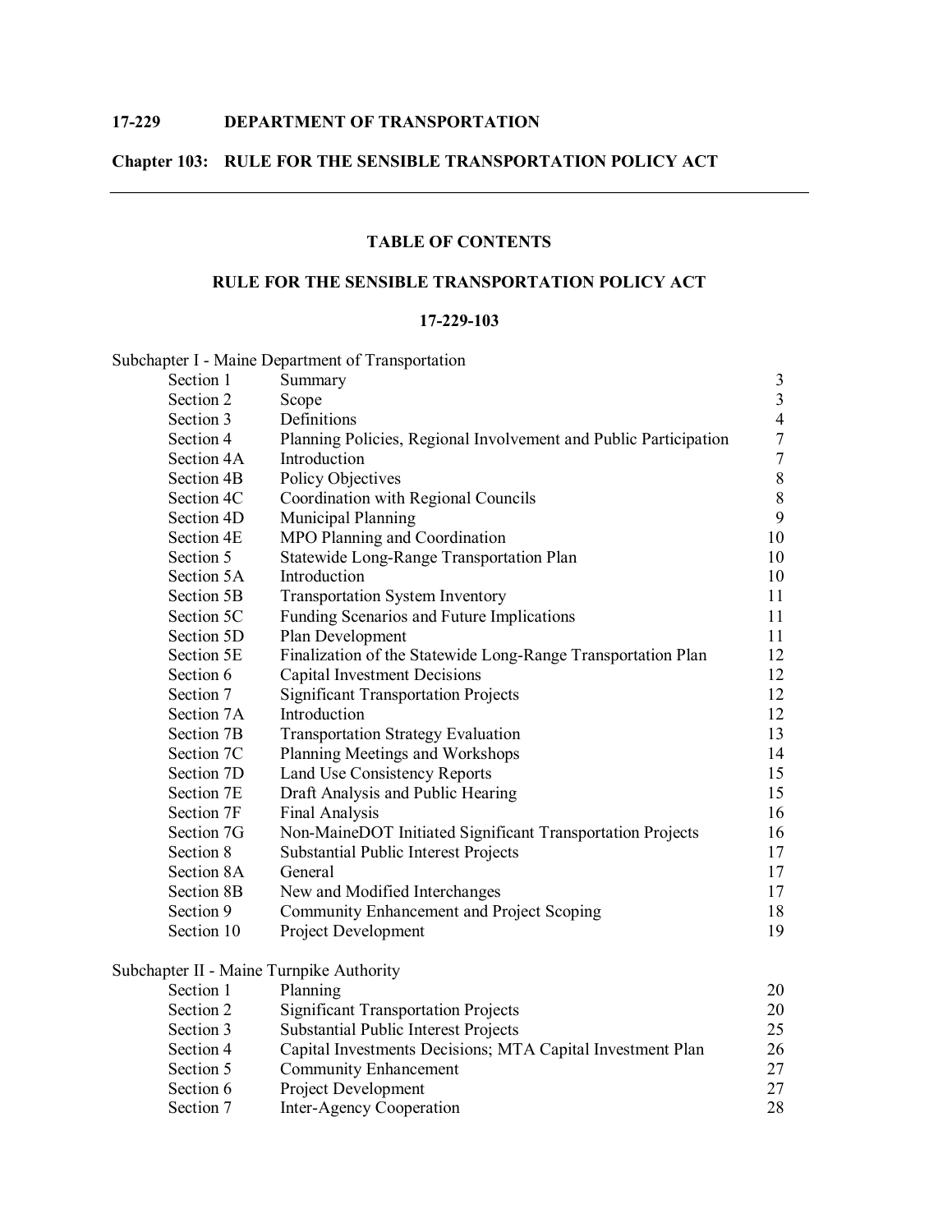| Subchapter III – Municipal Planning                   |    |
|-------------------------------------------------------|----|
| Introduction                                          | 29 |
| Regional Transportation Planning: Purpose and Goals   | 29 |
| <b>Conditions and Trends</b>                          | 29 |
| Analysis and Key Issues                               | 31 |
| Transportation Vision, Goals, Policies and Strategies | 33 |
| <b>Submission Criteria</b>                            | 35 |
| Review Criteria                                       | 35 |
| Review and Update                                     | 35 |
| Public Involvement                                    | 35 |
| <b>Community Transportation Investment Incentives</b> | 36 |
| Adoption                                              | 36 |
| Memorandum of Agreement                               | 36 |
| <b>Public Incentives</b>                              | 36 |
|                                                       |    |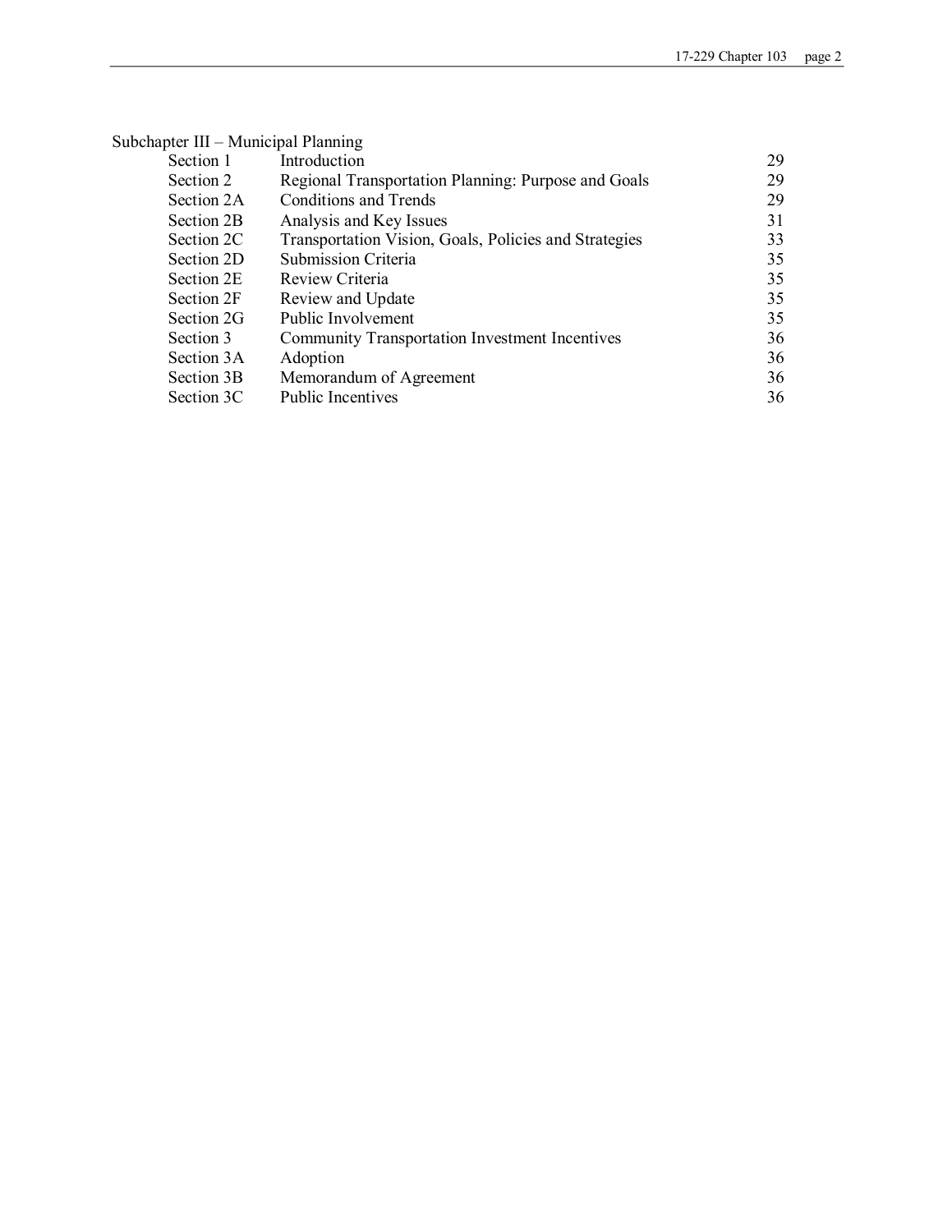#### **SUBCHAPTER I**

### **Section 1: SUMMARY**

This rule is adopted pursuant to the Sensible Transportation Policy Act, 23 M.R.S.A. §73. The decisions made in the transportation sector are of critical importance to the people of Maine. The field of transportation is diverse ranging from pedestrian to motorized vehicles to telecommunications. This rule reflects the diversity in the decision-making which occurs in the planning and development of Maine's transportation network.

The rule provides a framework for examining a range of choices. It recognizes there are benefits and costs (social, financial, energy, and environmental quality) to transportation decisions. The safety of the traveling public is of paramount importance, but transportation as a resource needs to be both supplied as well as conserved. The livability of a community can be significantly influenced by transportation and land use decisions. The rule identifies policies and management strategies for the analysis of these diverse issues.

This rule has been developed in response to the Sensible Transportation Policy Act, as amended. There are other state and federal statutes that significantly affect the Maine Department of Transportation's activities. These statutes (e.g. 23 USC §101 *et seq.*, Intermodal Surface Transportation Efficiency Act of 1991, ((ISTEA)) Pub. L. No. 102240, 105 Stat 1914 and its subsequent authorizations, the National Environmental Policy Act, 42 U.S.C. §4321 *et seq*.; Clean Air Act, 42 U.S.C. §7401 *et seq*. and the Clean Water Act 33 U.S.C. §1251 *et seq*.) and others have specific processes and evaluations which may require a substantial commitment of resources by the Maine Department of Transportation (MaineDOT). To the extent possible MaineDOT shall avoid duplication when utilizing the processes and evaluations set forth in this rule to meet its obligations under other state and federal laws.

### **Section 2: SCOPE**

This rule applies to the transportation planning decisions, capital investment decisions, and project decisions of the Maine DOT.

The Maine Turnpike Authority's (MTA)'s governing statute is set forth in 23 M.R.S.A. §1961 *et seq.* (as amended). This rule also applies to the transportation planning, capital investment and project decisions of MTA.

In addition, this rule pertains to the growth management and transportation planning activities of municipalities.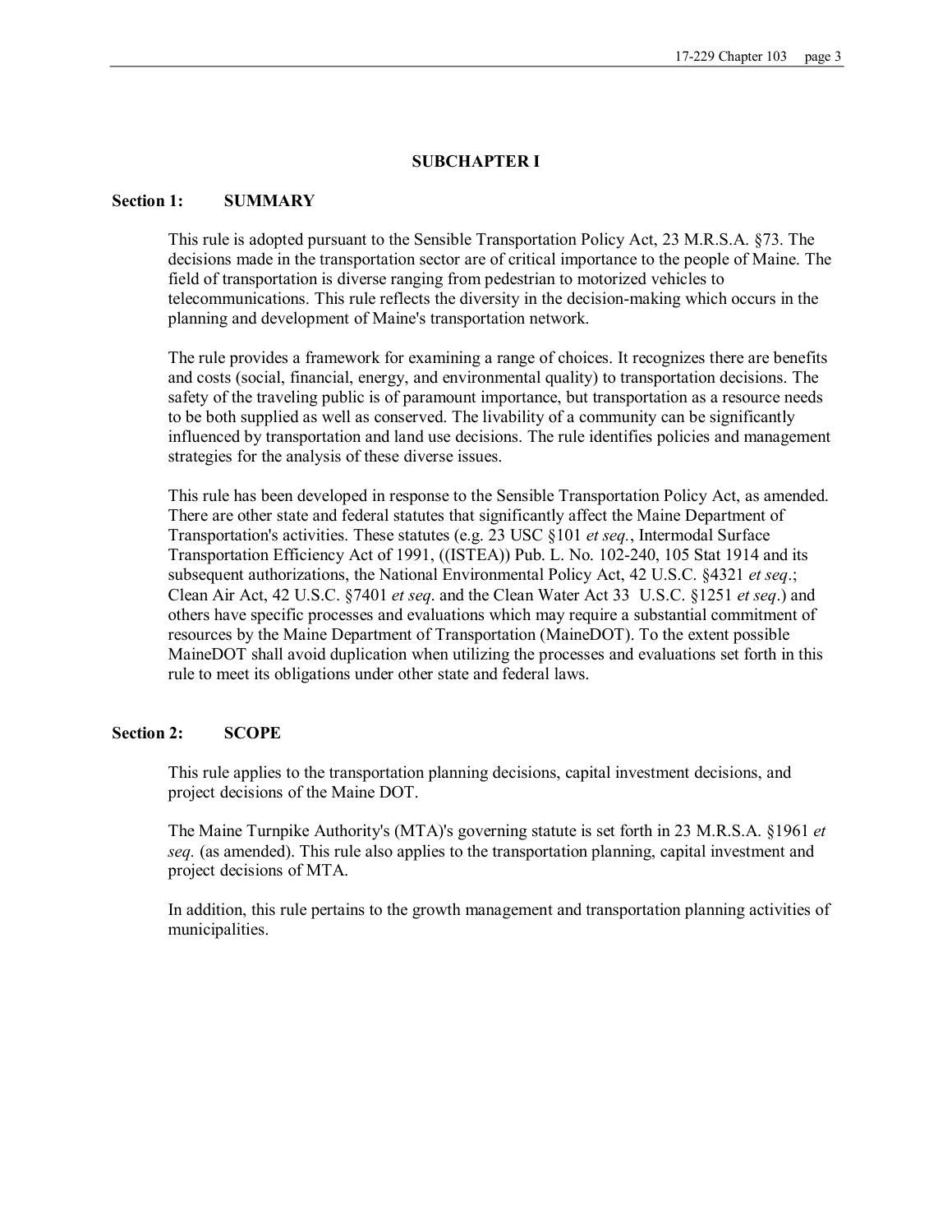### **Section 3: DEFINITIONS**

The following definitions will apply to the terms used in this rule:

**Abbreviations**. The following abbreviations are used in the text of this rule:

| FHWA     | Federal Highway Administration                |
|----------|-----------------------------------------------|
| MaineDOT | Maine Department of Transportation            |
| MPO      | Metropolitan Planning Organization            |
| MRSA     | Maine Revised Statutes Annotated              |
| MTA      | Maine Turnpike Authority                      |
| NEPA     | National Environmental Policy Act             |
| RC(s)    | Regional Council(s) per MRSA Title 30-A §2302 |
| TIP      | <b>Transportation Improvement Program</b>     |
| USC      | <b>United States Code</b>                     |

**Alternatives**. See Strategies

**Auxiliary Lane**. The portion of the roadway adjoining the traveled way for parking, speed change, turning, storage for turning, passing, truck climbing, and other purposes supplementary to through-traffic movement.

**Capacity**. The maximum sustainable flow rate at which persons or vehicles can reasonably be expected to traverse a point or uniform segment of a lane or roadway during a specified time period under given roadway, geometric, traffic, location and control conditions; usually expressed as vehicles per hour, passenger cars per hour, or persons per hour.

**Capital Improvement Project**. A project which requires expenditure to provide new facilities or to increase the value of an existing fixed asset by increasing its capacity, efficiency or extending its original useful life.

**Community Enhancements**. Enhancements that improve environmental quality above and beyond any project mitigation requirements. They ensure the project is designed and built with minimal disruption to the community, incorporating safe and technically sound solutions that add value for both the user and the community.

**Comprehensive or Long Range Land Use Plan**. A Comprehensive or Long Range Land Use Plan is one that has been adopted by a municipality or a multimunicipal region within the past five years and that has been found by the State Planning Office to be consistent with the Comprehensive Planning and Land Use Regulation Act and by the MaineDOT to be consistent with the applicable sections of the Sensible Transportation Policy Act and their respective rules.

**Context Sensitive Solutions (CSS)**. Solutions that result from a collaborative, interdisciplinary approach involving all stakeholders in developing a transportation facility that compliments its physical, cultural and social setting and preserves scenic, aesthetic, and natural resources while maintaining safety and mobility.

**Efficient or Efficiently**: For purposes of this rule, theses terms relate to public or private actions that avoid or minimize negative effects on the transportation system, the state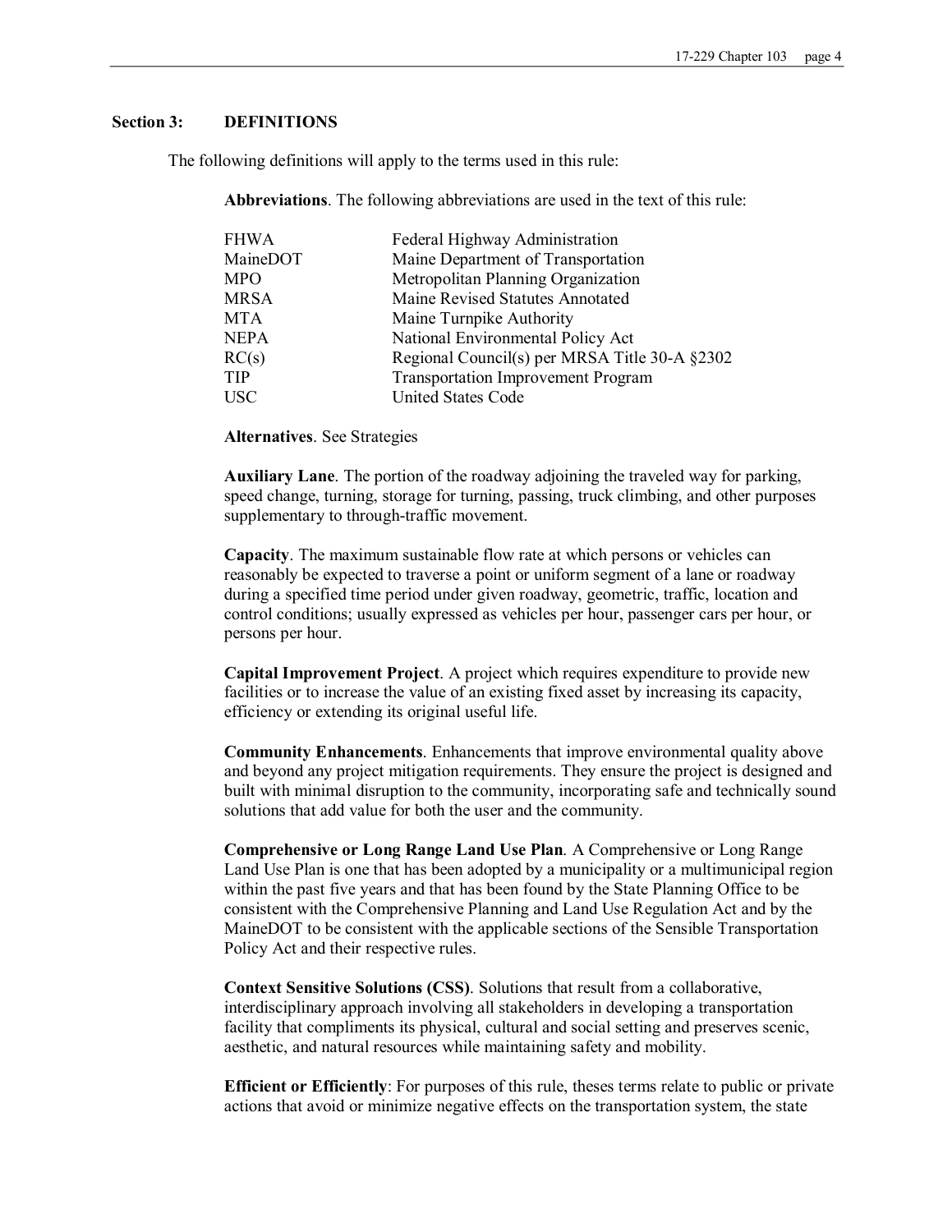economy or the state's natural and cultural resources. In addition, these terms relate to actions that prolong the life of existing transportation infrastructure.

**Environmental Quality**. For purposes of transportation and land use planning, environmental quality means avoiding, minimizing or mitigating impacts to the physical, cultural, social, scenic, aesthetic, and natural environment.

**Interchange**. A system of interconnecting roadways with one or more grade separations that provide for the movement of traffic between roadways on different levels. Interchanges include related bridges, overpasses, underpasses, ramps, and associated controlled access roads to the nearest state highway as defined by 23 M.R.S.A. §53.

**Life Cycle Costs**. The expected costs of building and maintaining a facility over the design life of that facility. These traditionally include:

- (1) Initial capital cost of construction;
- (2) Future capital costs of rehabilitation (overlays, reconstructions, etc.);
- (3) Maintenance costs recurring through design period;
- (4) Salvage at end of design life (a "negative cost");
- (5) Engineering and administration; and
- (6) Costs of investment.

**Long-Range Transportation Plans**. These plans include the long-range multimodal statewide transportation plan and its mid-range transportation improvement plan. The long-range plan may be one document or may consist of individual planning documents included by reference.

**Maintenance**. The preservation and repair of vehicles, machinery, equipment, and transportation facilities to their designed or accepted standards. It may be scheduled, planned, progressive, or periodic (preventive maintenance), or it may be unscheduled or corrective.

**Major distribution areas**. Major distribution areas are highway interchanges, major routes and arterials. The criteria used to determine whether a highway is a major route or arterial will include land use, relative annual daily traffic, trip length, network configuration and continuity, and route spacing.

**Minor addition of a Through Travel Lane**. A non incremental, localized project which does not connect major distribution areas and which does not require an Environmental Impact Statement or Environmental Assessment pursuant to the National Environmental Policy Act (NEPA), 42 U.S.C. §4321 *et seq*.

**Multimunicipal Region**. Two or more adjoining municipalities that have formally joined together for transportation and land use planning purposes.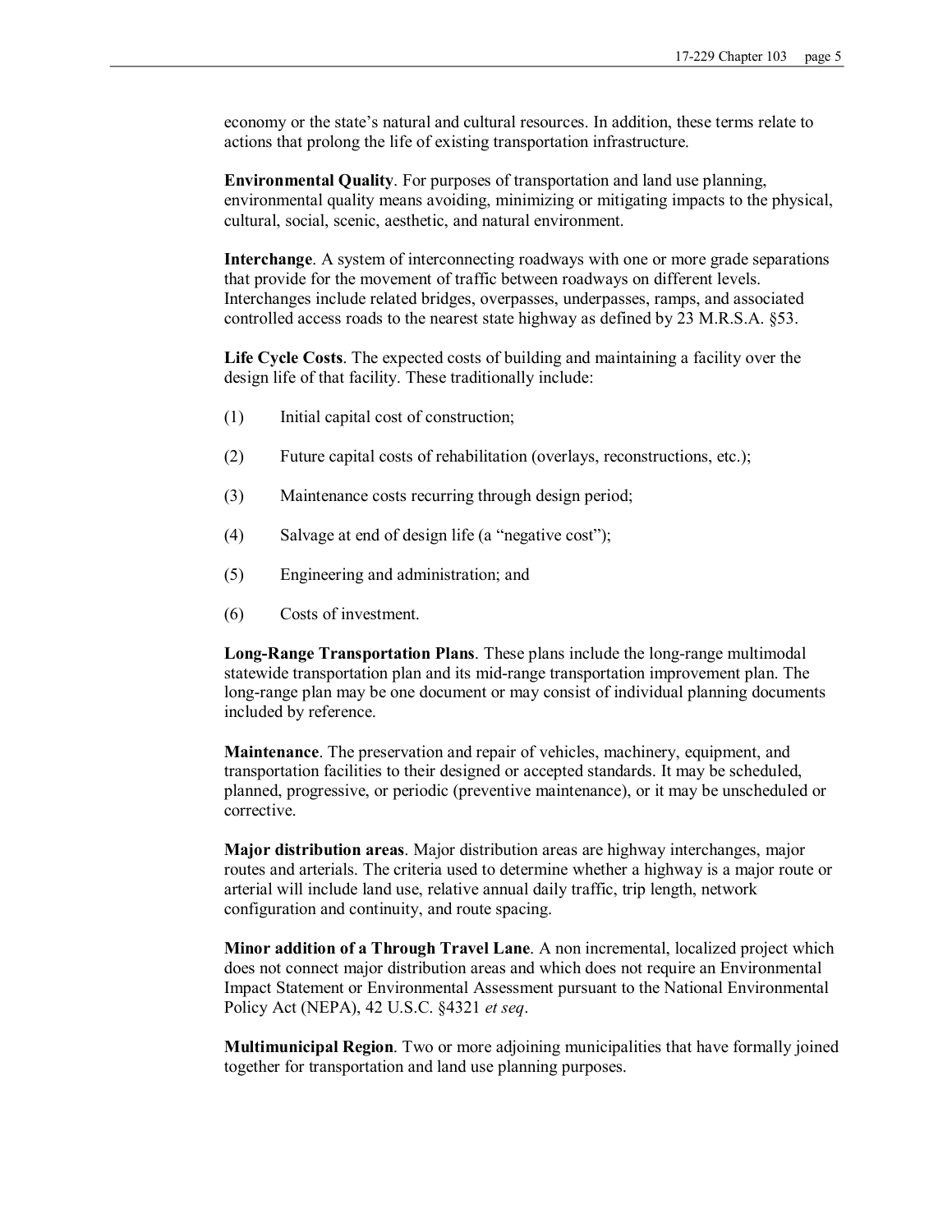**Preference**. To choose to fund and implement Reasonable Transportation Strategies before physically increasing the capacity of a transportation facility. Preference requires MaineDOT to give weighted consideration to those strategies that are cost-effective and that adequately respond to the purpose and need for the transportation project. For the purposes of Chapter III, preference means to choose to fund and implement transportation strategies in communities where the land use management system complements the functions of the affected transportation system.

**Reasonable Transportation Strategies**. Strategies that adequately respond to the identified deficiency or need in the transportation network, are cost effective, and are capable of being implemented within a reasonable time period necessary to meet the transportation deficiency or need are considered reasonable. Reasonable transportation strategies must be easily accessible, affordable to the general public, available during high use hours and serve to reduce congestion on the highways. Reasonable Transportation Strategies may also include land use management tools adopted, implemented and enforced at the local level.

**Regional Councils (RCs)** include Regional Planning Commissions and Councils of Governments and Economic Development Districts.

**Significant Transportation Projects**. Maine Turnpike Authority, State or Federally Funded projects that increase carrying capacity by constructing:

- (1) One or more through travel lanes that connect major distribution areas; (A minor addition of a through travel lane is not a significant transportation project.)
- (2) A new highway on new location; (Minor relocation of highway is not new location.)
- (3) A new bridge on new location; (Minor relocation of a bridge is not new location.)
- (4) Other public investments that create new capacity.

For purposes of this rule, Significant Transportation Projects only include projects that increase carrying capacity that rely fully or partially on Maine Turnpike Authority, state or federal funds.

**Strategies**. For the purposes of this rule, strategies are transportation and land use solutions used on their own or in combination to achieve a desired and agreed upon outcome.

**Substantial Public Interest Projects**. Projects where one or more affected communities through their municipal officials formally request MaineDOT to deem the project a Substantial Public Interest Project. Such formal requests must outline specific public interest considerations.

**System Preservation**. Capital project actions intended to retain the existing value of an asset and its ability to perform in its current configuration or as constructed.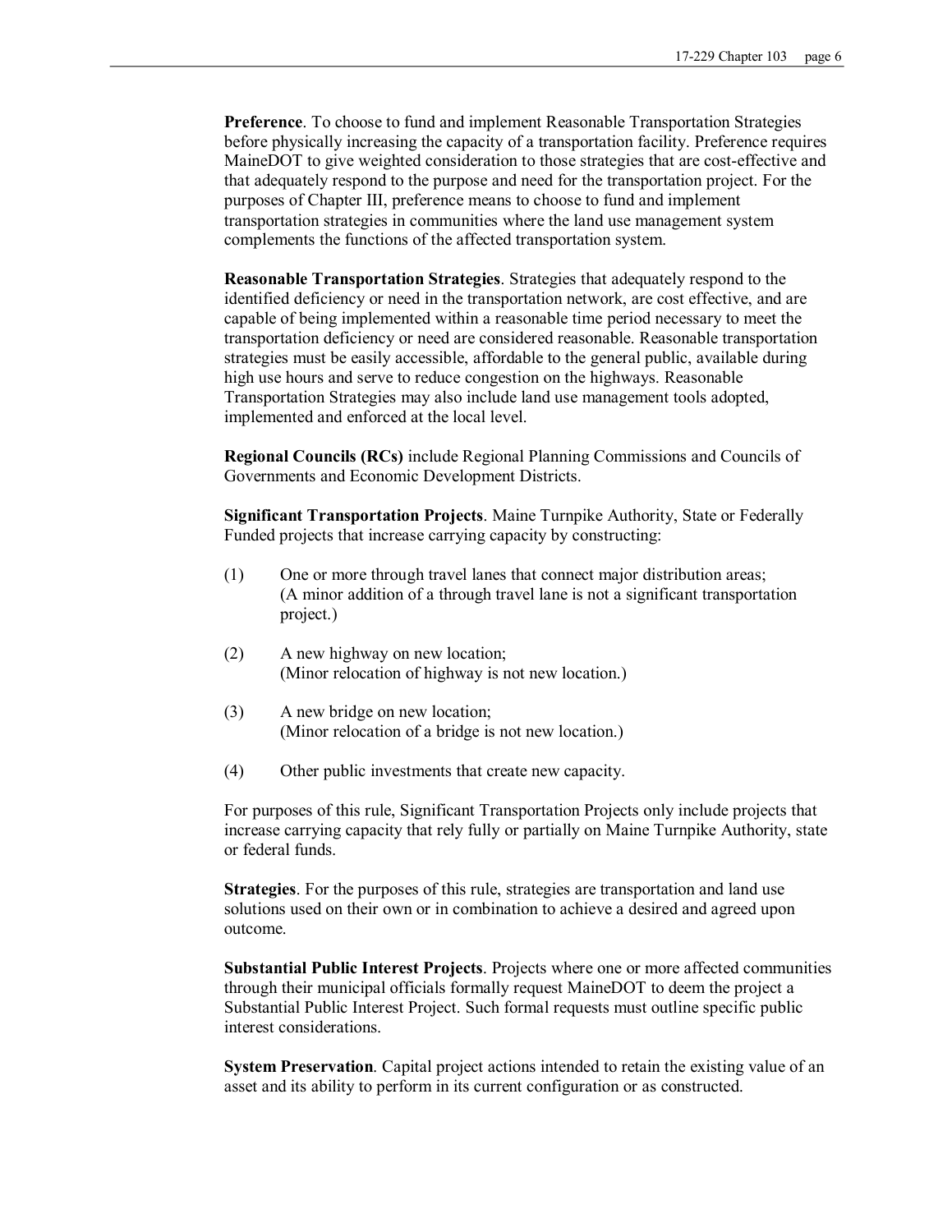**Through Travel Lanes**. Portions of a roadway designated for the movement of vehicles traveling through an area, exclusive of shoulders and auxiliary lanes.

**Transportation Corridor**. Transportation system elements that interconnect communities; a corridor includes highways, rail lines, bicycle or pedestrian trails and/or any ancillary support facilities (park and ride lots, rail stations, etc.), or any combination of these facilities.

**Transportation Demand Management**. The use of techniques designed to change travel behavior in order to improve performance of transportation facilities and to reduce need for providing additional highway capacity. Methods may include, but are not limited to, ride-sharing and vanpool programs, trip-reduction incentives and congestion mitigation pricing. These methods will generally be evaluated on a regional basis rather than a project by project basis. Transportation Demand Management methods may also include local and or regional land use planning and regulatory activities that promote compact mixed patterns of development that reduce the need for additional highway capacity.

**Transportation Mode**. A particular form of travel such as traveling by foot, bicycle, automobile, bus, passenger and freight intercity rail, urban light rail, waterborne passenger and freight vessels, and air transport.

**Transportation System Management Options**. Techniques for increasing the efficiency, safety, capacity or level of service of a transportation facility. Examples include, but are not limited to, traffic signal improvements, traffic control devices including installing medians, parking removal, channelization, limiting the number and location of access points, ramp metering and restriping for high occupancy vehicle lanes.

# **Section 4: PLANNING, POLICY OBJECTIVES, REGIONAL INVOLVEMENT AND PUBLIC PARTICIPATION**

### A. **Introduction**

Adequate, safe and efficient transportation facilities and services are essential to the economy and well being of the State. These facilities and services should serve the diverse mobility needs of the State and should be planned and developed through effective public participation. Transportation and land use planning should be integrated with social, environmental, and economic objectives and coordinated with local, regional and statewide planning efforts to address environmental quality objectives. Planning for these facilities and services should be done to improve transportation system efficiency, improve the efficiency of vehicles and vehicle usage, and reduce waste and unnecessary energy use.

MaineDOT is the state agency charged with the overall responsibility for balanced transportation policy and planning. Implementation of MaineDOT's plans and policies is achieved through a continuing planning process which creates and maintains a longrange, multimodal statewide transportation plan, a mid-range transportation improvement plan, and associated transportation improvement program.

Under the umbrella of transportation planning several levels of effort are commonly found, namely: statewide systems planning, regional planning, corridor planning and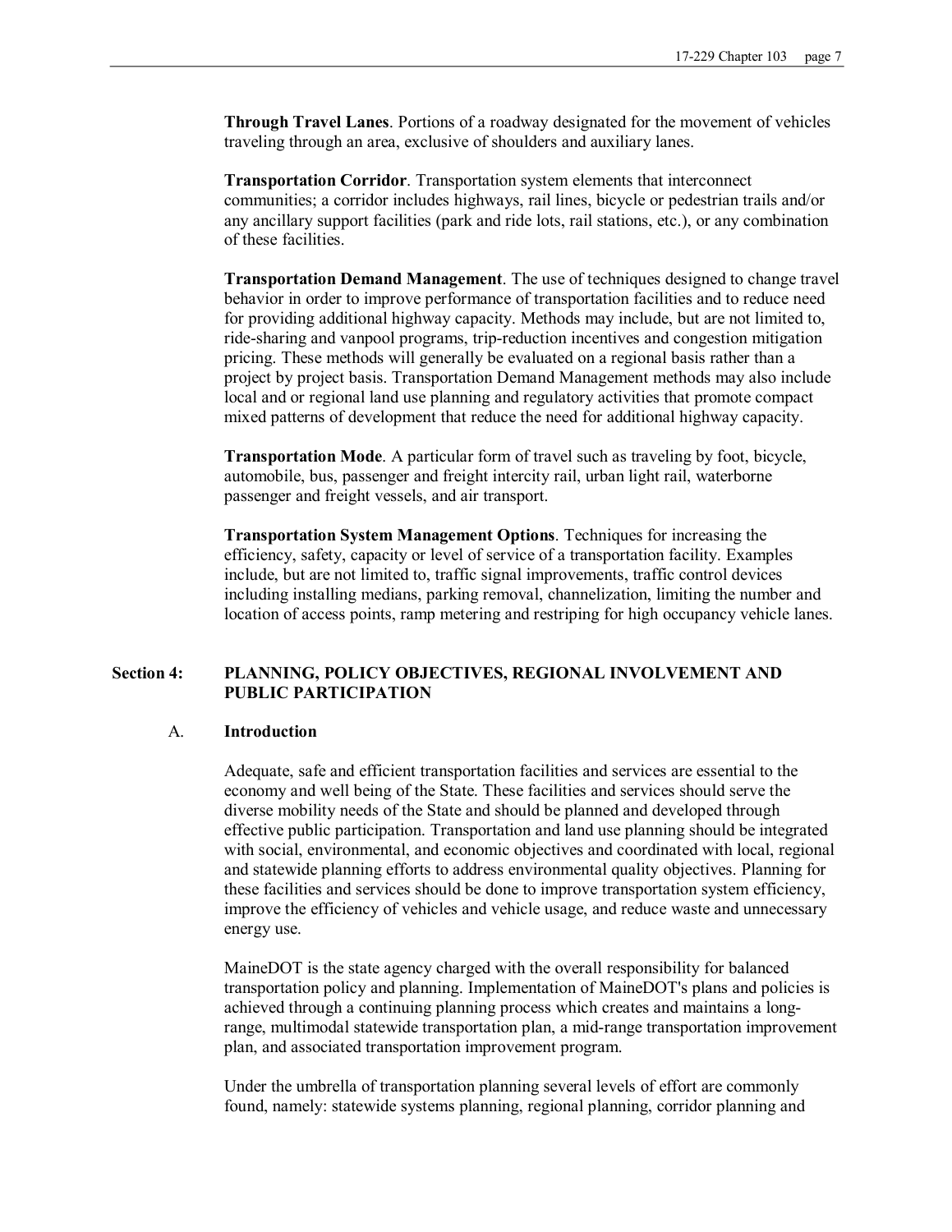project planning. It is important to note that each of these planning activities may involve different levels of complexity and require different levels of public involvement. The complexity of these planning activities requires integration of public input early and often from diverse sources at the regional and local levels. MaineDOT collaborates with the Regional Councils (RCs) who, as partners, play a vital role in ensuring the integration of public input and regional needs in MaineDOT's planning process. RCs are uniquely equipped to assist in soliciting coordinating and summarizing public input to MaineDOT's planning activities. The results of RC-led public involvement activities are incorporated into the Department's overall transportation plans.

# B. **Policy Objectives**

The following policy objectives shall be used by MaineDOT, MPOs, RCs and municipalities in making transportation planning, capital investment and project development decisions:

- (1) Minimize the harmful effects of transportation on public health, air and water quality, land use and natural resources.
- (2) Coordinate the efficient use of all available and potential future modes of transportation.
- (3) Give preference to nonhighway new capacity projects before building new highway capacity when such non-highway new capacity projects are cost effective, feasible and meet the identified purpose and need for the transportation investment.
- (4) Repair, maintain and improve Maine's transportation system to provide a safe, efficient, and adequate transportation network.
- (5) Reduce the state's reliance on foreign oil and promote reliance on energy efficient forms of transportation.
- (6) Meet the diverse transportation needs of the people of the State, including rural and urban populations and the unique mobility needs of the elderly and disabled.
- (7) Be consistent with the purposes, goals and policies of the Comprehensive Planning and Land Use Regulation Act.
- (8) Incorporate a public participation process in which state, regional and local governmental bodies and the public have timely notice and opportunity to identify and comment on concerns related to transportation planning decisions, capital investment decisions and project decisions.
- (9) Promote investment incentives for communities that adopt and implement land use plans that minimize over-reliance on the state highway network.
- (10) Be cost effective and operate within fiscal constraints.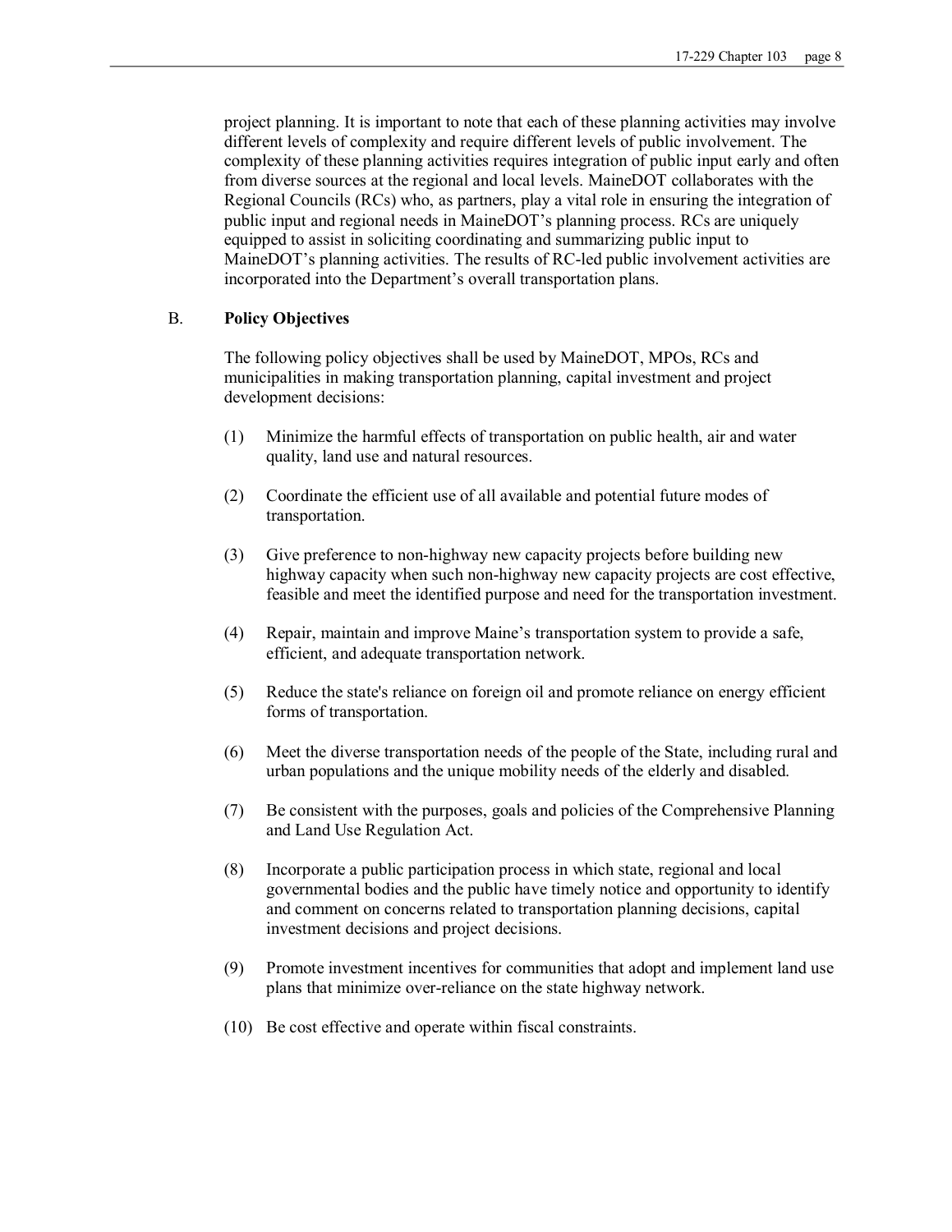# C. **Coordination with Regional Councils**

MaineDOT in collaboration with the RCs will develop and implement a public participation process providing for early and effective public involvement in long and mid-range transportation planning. This process will be designed to provide MaineDOT with an improved perspective regarding statewide, regional and local needs, values and priorities.

To have a better understanding of regional needs outside the MPO areas, MaineDOT will work with RCs to solicit public input, assess regional and local needs and develop regional priorities. RCs may assist in:

- (1) Providing staff support to MaineDOT in the development of recommendations and regional needs assessments;
- (2) Coordinating, facilitating and reporting on public meetings or hearings for a variety of transportation initiatives;
- (3) Conducting regional outreach;
- (4) Identifying local/regional transportation needs and deficiencies;
- (5) Assimilating local and regional transportation data;
- (6) Identifying local and regional land use concerns and goals and assisting municipalities identify the local context surrounding a proposed transportation investment;
- (7) Developing regional and community transportation goals;
- (8) Coordinating opportunities for public review and comment on the Statewide Long-Range Transportation Plan and the Mid-Range Transportation Improvement Plan and other planning documents;
- (9) Coordinating and undertaking regional transportation planning;
- (10) Integrating transportation planning into longrange land use and comprehensive plans;
- (11) Identifying local cultural and historic resources; and
- (12) Other functions that are mutually agreed upon.

# D. **Municipal planning**

In order to facilitate MaineDOT's consideration of local comprehensive or long range land use plans, municipal or multi-municipal plans should be developed in accordance with Subchapter III of this Rule.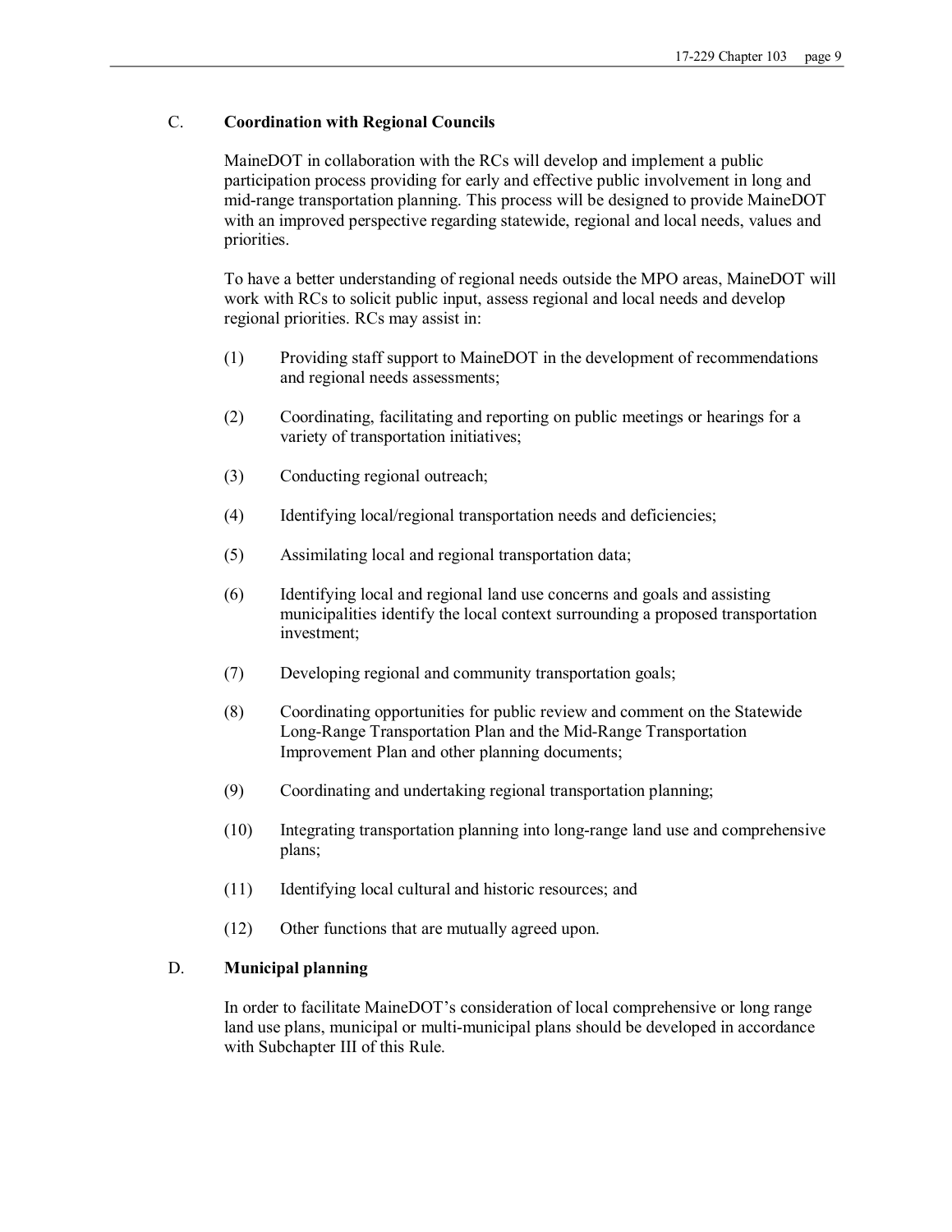### E. **MPO Planning and Coordination**

Transportation planning within Maine's Metropolitan Planning Areas is the responsibility of each respectively designated Metropolitan Planning Organization (MPO). MPOs carry out their planning activities in cooperation with MaineDOT, and are subject to the same state and federal planning policies, processes and requirements as MaineDOT.

The transportation plans and transportation improvement programs developed by the MPOs are incorporated into MaineDOT's long-range plans and capital improvement plans. The MPOs are responsible for self-certifying to MaineDOT and FHWA that the MPO planning process conforms to both State and Federal rules for transportation planning.

When developing or updating MPO long range plans, MPOs in cooperation with MaineDOT and the Regional Councils will develop and maintain an inventory of existing and proposed transportation systems. This inventory will be comprehensive and will include such elements as system usage, system characteristics and system condition.

MPO long-range plans should also include consideration of municipal or multimunicipal land use development patterns and management efforts within the MPO planning area. MPO long-range plans may include transportation and land use planning policies that guide MPO and MaineDOT capital investment decisions and planning processes. MPOs may also include recommendations to MaineDOT and MPO area municipalities for land use and transportation goals, policies, objectives and strategies that assure the long-term benefits of the regional transportation system.

When an MPO Long-Range Plan includes recommendations for projects which add new highway capacity, the MPO long-range plan must may document existing land use conditions in the area(s) affected by the proposed project(s) and include land use policy recommendations to municipalities to preserve any added capacity.

#### **Section 5: STATEWIDE LONGRANGE TRANSPORTATION PLAN**

### A. **Introduction**

The Statewide Long-Range Transportation Plan will be MaineDOT's primary planning document. It will be developed using a context sensitive approach and will incorporate a comprehensive, cooperative and continuous planning process that considers all modes of transportation, socio-economic and demographic trends, as well as other state objectives and initiatives. It will be based on the policy objectives set forth in Subchapter I, Section 4B ofthis rule. The plan will identify the State's multimodal transportation needs and deficiencies and will consider the current and forecasted transportation system deficiencies and needs identified by MaineDOT's asset management systems, the Maine Turnpike Authority (MTA), MPOs, RCs, local officials, and the public through a broad public participation process. It will then outline the goals and strategies for addressing the identified deficiencies and needs and will describe funding methods and allocations priorities to implement these strategies.

The Statewide Long-Range Transportation Plan will have as a minimum a twenty year planning horizon, but may include ten year investment initiatives. A longer planning horizon may be used as appropriate. The plan will be periodically updated (at least every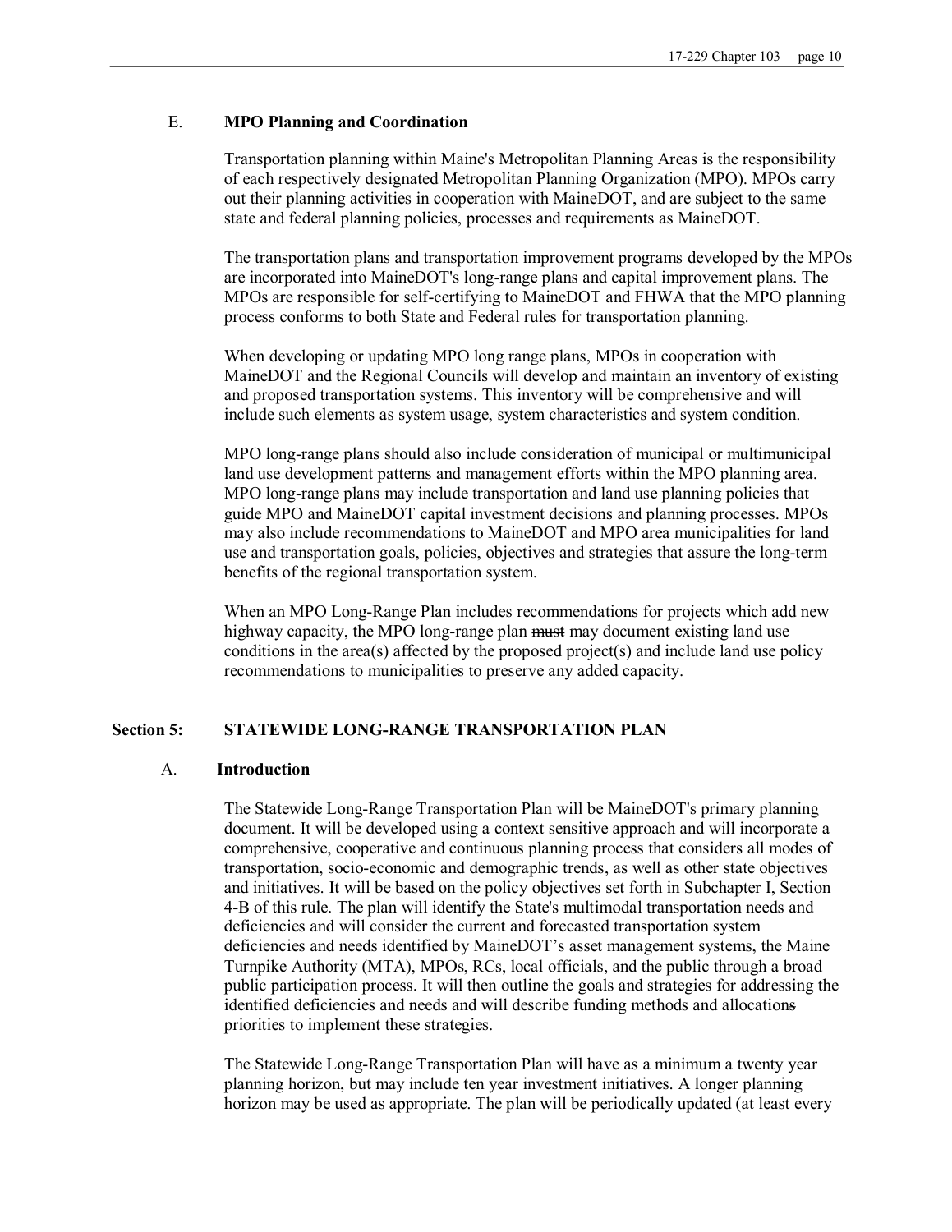five years and no less frequently than is required by FHWA) as new needs and issues are identified using the same process that is described in this section of the rule.

### B. **Transportation System Inventory**

As part of the statewide planning process MaineDOT, in cooperation with the MTA, MPOs and the RCs, will develop and maintain an inventory of the existing transportation systems. This inventory will be comprehensive and will include an analysis of trends and projections for system usage, system characteristics and system condition as well as environmental quality impacts.

# C. **Funding Scenarios and Future Implications**

The Plan will discuss the implications of different funding scenarios for the long term performance of all modes of transportation.

### D. **Plan Development**

MaineDOT, in cooperation with the MTA, MPOs and the RCs, will develop a long range statewide multimodal transportation plan. This plan will incorporate multimodal policies and programs to address priority safety needs, system preservation needs, system rehabilitation needs, and system efficiency needs and initiatives to meet, manage and reduce current and forecasted travel demand. In developing this Plan, transportation investment options and strategies that promote the policy objectives of Subchapter I, Section 4B will be considered. MaineDOT may seek the input from other state or federal agencies whose missions may affect or be affected by transportation initiatives. MaineDOT will provide the public an opportunity to comment as it develops its draft plan. The Plan will include a discussion of the following:

- (1) Maintaining, improving, and expanding the current highway system;
- (2) Implementing, improving and expanding transit, passenger rail and ferry services;
- (3) Maintaining, improving and expanding bicycle lanes, paths and facilities, sidewalks and pedestrian paths;
- (4) Improving and expanding seaports, airports and freight rail service as well as access to these facilities;
- (5) Transportation system management techniques;
- (6) Transportation demand management techniques;
- (7) Implementing current and emerging technological innovations relative to transportation that will further the policies of Subchapter I, Section 4B; and
- (8) Land use management policy objectives and incentives designed to lengthen the life and preserve the function of transportation systems.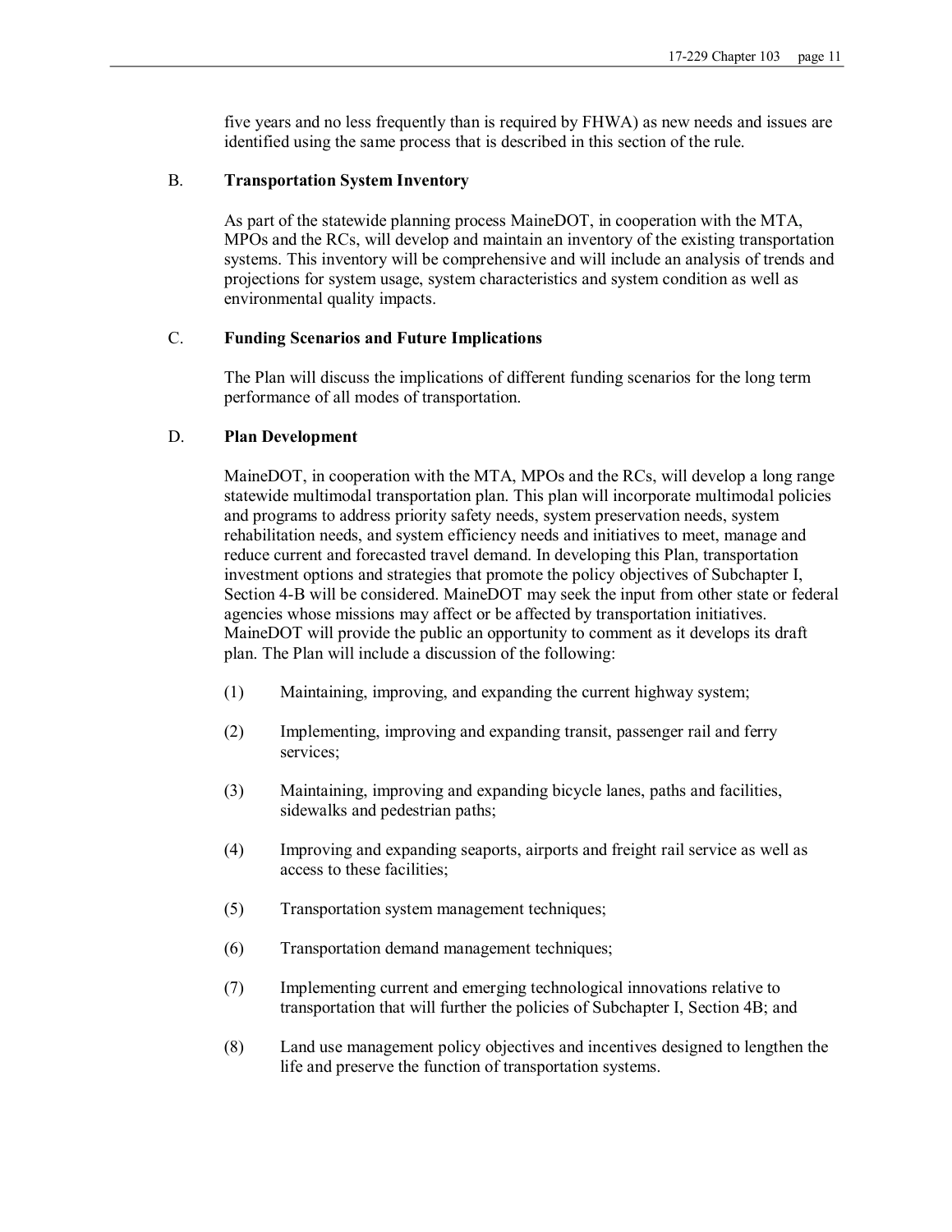# E. **Finalization of the Statewide LongRange Transportation Plan**

At the completion of the public participation process, MaineDOT will formulate and issue a final Statewide Long-Range Transportation Plan. In the plan, or in a separate report issued concurrently, MaineDOT will address substantive public comments and suggestions and will explain its rationale for adopting or rejecting suggested changes. Similar comments need not be addressed individually.

# **Section 6: CAPITAL INVESTMENT DECISIONS**

Based on the Statewide Long-Range Transportation Plan, MaineDOT develops a Mid-Range Transportation Improvement Plan (Mid-Range Plan). The Mid-Range Plan covers a horizon of at least six years and includes an outline of priority policies, programs, initiatives and projects that MaineDOT anticipates implementing over that horizon. The Mid-Range Plan is financially constrained and is updated as needed to support development of the Department's Capital Work Plan. The Mid-Range Plan may not include transportation maintenance investments or specific safety improvements as these types of investments are continually evaluated and prioritized. When developing a comprehensive revision of the Mid-Range plan, MaineDOT will consider input from state and federal agencies, utility companies, MPOs, RCs, municipal officials, the general public and other stakeholders (Maine Turnpike Authority, Northern New England Passenger Rail Authority, Maine Port Authority, etc.) to ensure broad based public input.

MaineDOT's capital investment decisions are reflected in its Capital Work Plan. The Capital Work Plan will be drawn primarily from the Mid-Range Plan, which will be presented to the Legislature in support of the Department's biennial budget request.

When developing the Capital Work Plan, MaineDOT will select projects based on regional importance, MPO Transportation Improvement Programs, identified need and municipal requests as well as on the priorities outlined in the Mid-Range Plan. The Capital Work Plan will be multimodal and include appropriate transportation demand management and system management options.

Projects and programs selected for inclusion in the Capital Work Plan will be those that best promote and implement the policy objectives set forth in Subchapter I, Section 4B, are responsive to the identified transportation system deficiencies and needs, ensure the necessary maintenance and preservation of the existing transportation system, and are consistent with available financial resources.

# **Section 7: SIGNIFICANT TRANSPORTATION PROJECTS**

### A. **Introduction**

Whether initiated by MaineDOT, MPOs, municipalities or others, all planning for significant transportation projects shall adhere to the requirements of the Sensible Transportation Policy Act (STPA). Before funding a significant transportation project, the STPA requires that the department evaluate the full range of reasonable transportation strategies to address the transportation need. Both STPA and the National Environmental Policy Act (NEPA) require that MaineDOT identify and develop strategies that are context sensitive and minimize adverse affects to environmental quality. In an effort to streamline and integrate the federal and state decision-making processes, MaineDOT will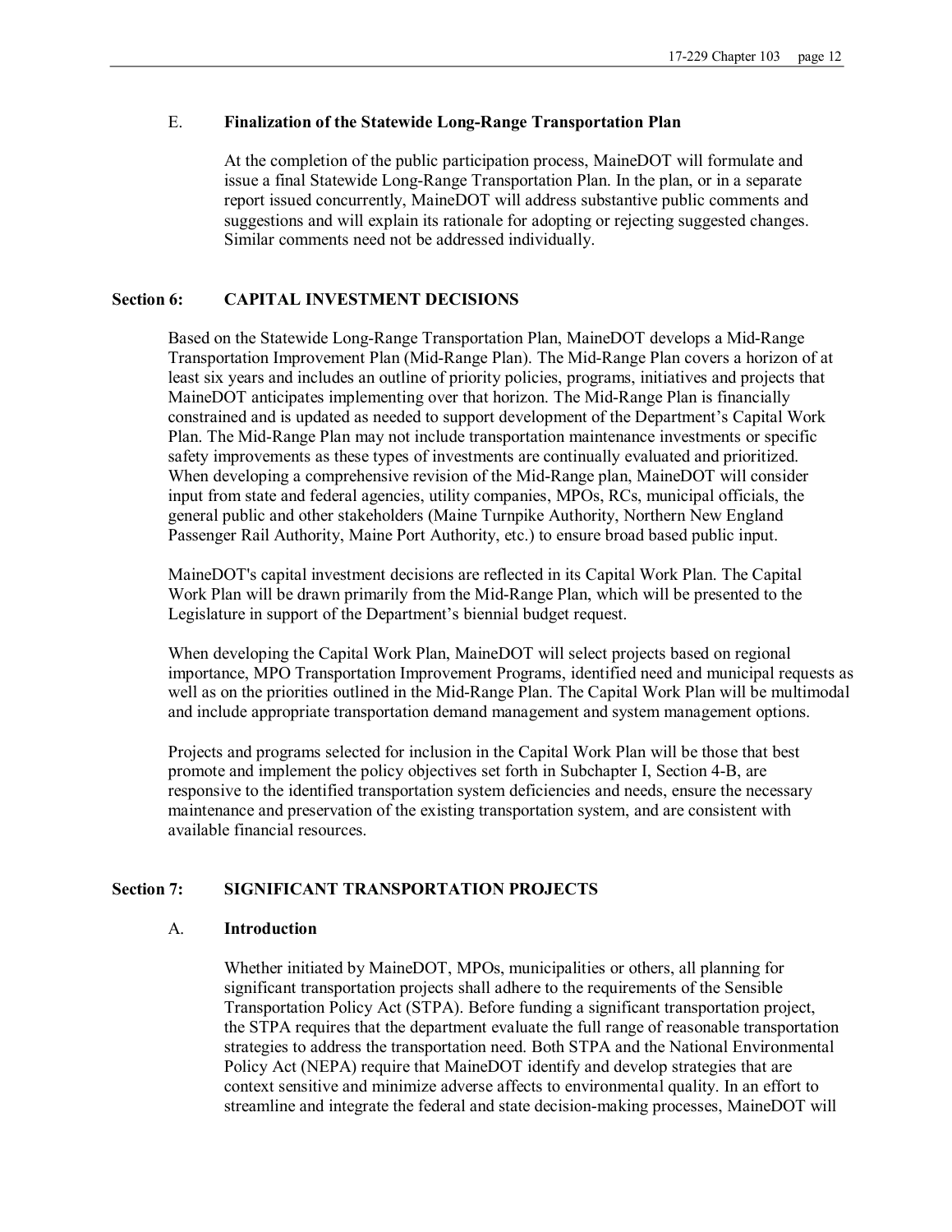perform the STPA strategy evaluation process in coincident with undertaking the NEPA planning and decision-making process.

Land use and transportation decisions are interdependent. The STPA policies require consideration of land use impacts from transportation investments and consistency with the purposes, goals and policies of the Comprehensive Planning and Land Use Regulation Act. NEPA requires analysis of secondary and cumulative impacts from transportation actions. Before taking any action that adds transportation capacity, the Department and MPO's may consider or recommend potential land use strategies to be adopted by municipalities whose effect would be to preserve corridor capacity, manage corridor mobility, protect public investment in infrastructure and public services, and foster transportation-efficient land uses that combat the public costs of sprawl. Because neither MaineDOT nor the MPOs have land use authority, these agencies shall work in partnership with municipalities to achieve such goals.

This rule is intended to require a corridor planning and development process such that a series of individual transportation improvement projects, when viewed comprehensively, are evaluated in accordance with this section to determine if they increase capacity. In addition, this rule calls for an evaluation of strategies when existing highway features, such as breakdown lanes, auxiliary lanes, and sidewalks are considered for conversion to through lanes.

### B. **Transportation Strategy Evaluation**

When a transportation need or deficiency has been identified through the transportation planning process and that need or deficiency results in a potential significant transportation project, MaineDOT's planning process will evaluate a full range of reasonable transportation strategies before funding the improvement. The strategies to be considered will include:

- (1) New facilities and services, including different modes of transportation or combinations of modes that could reasonably meet identified transportation needs. The different modes of transportation that should be included where appropriate under the strategy evaluation include but are not limited to:
	- (a) Highway and bridge
	- (b) Passenger and freight air services and facilities
	- (c) Transit services
	- (d) Rideshare options
	- (e) Ferry service or cargo/passenger port improvements
	- (f) Freight and passenger rail services and facilities
	- (g) Bicycle facilities
	- (h) Pedestrians facilities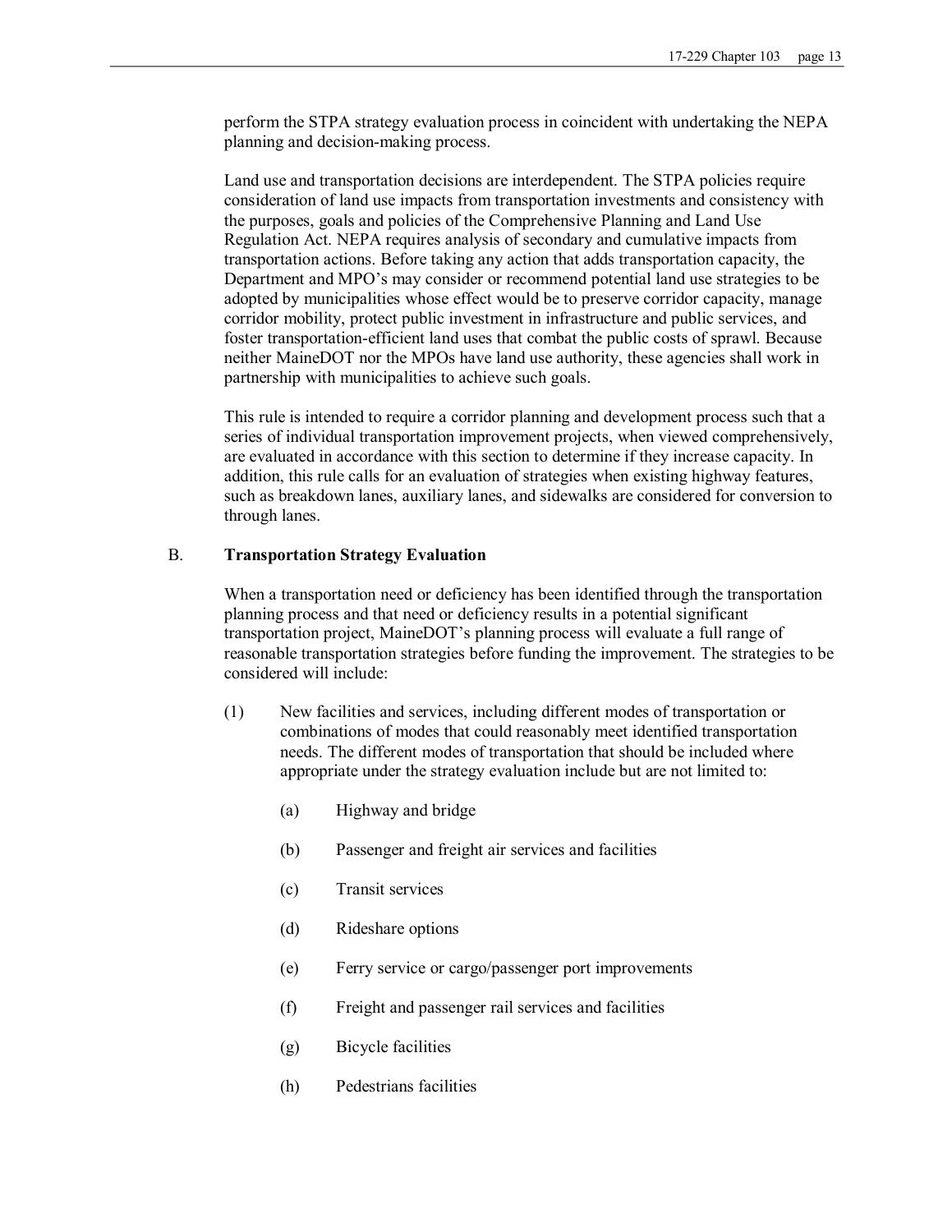- (i) Intermodal facilities
- (j) Tolling
- (2) Transportation system management options;
- (3) Transportation demand management options;
- $(4)$  A no-build option;
- (5) Land use management strategies applied by local governments; and
- (6) Other reasonable alternatives generated through the public participation process.

Consideration of reasonable transportation and land use strategies should take place on a corridor or statewide basis as opposed to a project by project basis. Information gathered from a regional analysis may be used on multiple projects within the corridor.

The Department need not study or evaluate transportation and land use strategies that have been found to be unacceptable or infeasible along a corridor, providing that no significant changes have occurred affecting the prior analysis. This finding must be based on sufficient objective data, which should include consideration of public acceptability.

The State is not required to study or evaluate transportation or land use strategies along a corridor if the transportation strategies are in place and functioning as determined by MaineDOT, provided sufficient data exists to accurately assess the adequacy of the strategies.

MaineDOT, MPOs, RCs and/or municipalities will engage each other at the earliest possible opportunity in planning for and identification of significant transportation projects. In this way, the best combination of land use and transportation strategies for meeting the policies outlined in Subchapter I, Section 4-B of this rule may be evaluated. This will provide an opportunity for MaineDOT, MPOs, RCs and/or municipalities to address important land use strategies.

### C. **Planning Meetings and Workshops**

In developing the range of reasonable strategies with which to evaluate significant transportation projects, MaineDOT will initiate a public participation process commensurate with the scope of the project. The information provided through the public participation process may include the following:

- (1) Outline the transportation deficiency and need in terms of safety, congestion, substandard infrastructure, and land use management or other appropriate measures;
- (2) Suggest various strategic solutions to the transportation deficiency or need;
- (3) Describe available information concerning projected life-cycle costs and operational costs of the strategies; and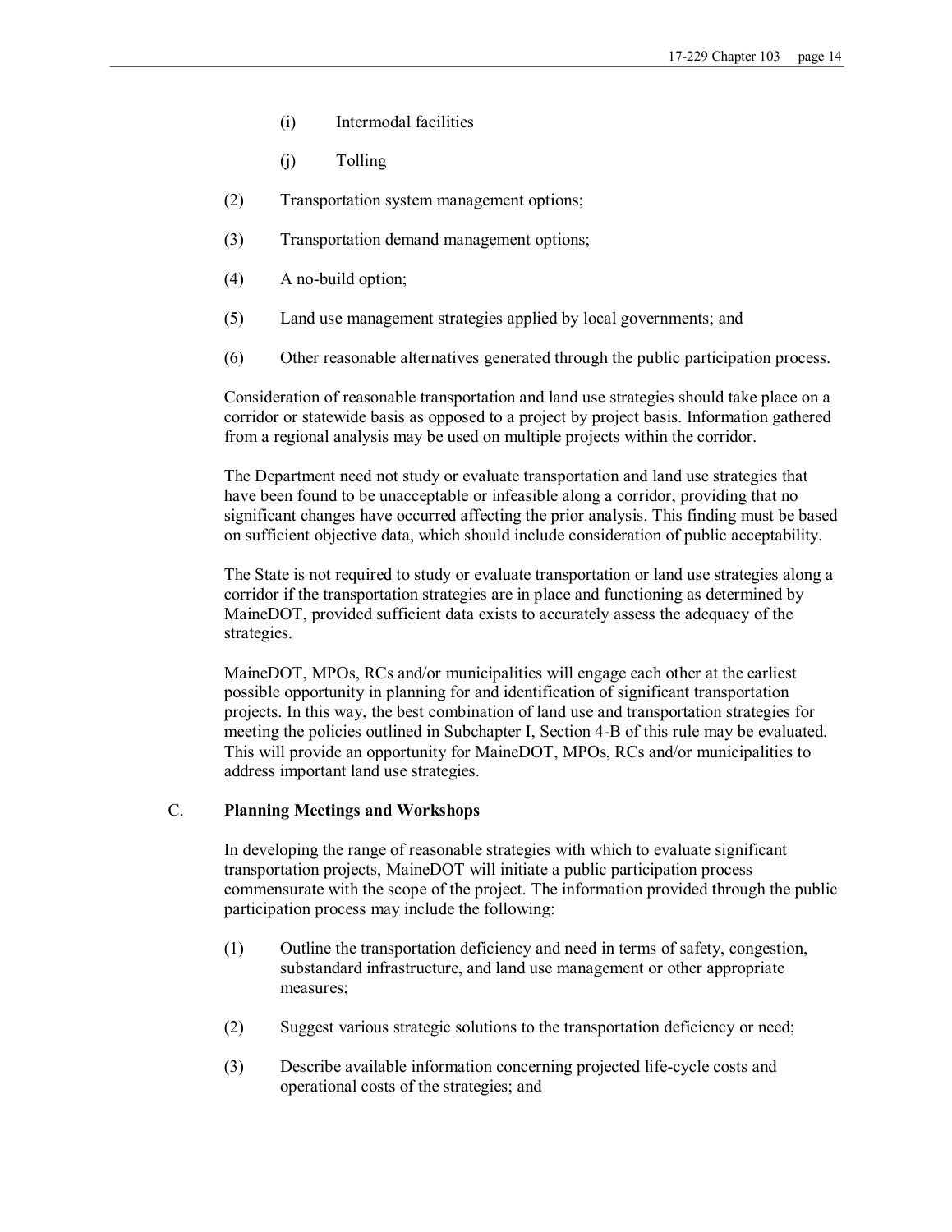(4) Describe available information concerning the land use, energy, and environmental impacts of the various strategies, including the range of mitigation measures and community enhancement measures which could minimize such impacts.

The public involvement process will:

- (1) Solicit public comment on the suggested alternatives; and
- (2) Invite ideas from the public.

Where MaineDOT determines appropriate, form an advisory committee with which it would meet regularly as detailed evaluations and recommendations are developed.

### D. **Land Use Consistency Reports**

In developing the range of transportation and land use strategies to evaluate, MaineDOT will determine whether the strategies under consideration are consistent with the Long Range Land Use Plan and – if there is no plan – whether they are consistent with the goals of the Comprehensive Planning and Land Use Regulation Act. In place of MaineDOT's doing this analysis, MaineDOT may request that the State Planning Office (SPO) and/or the municipality and/or the RC and/or the MPO prepare a report to MaineDOT indicating whether the strategies under consideration are consistent with the local comprehensive plan, or if there is no local plan whether they are consistent with the Long-Range Land Use Plan, or if there is no local plan whether they are consistent with the goals of the Comprehensive Planning and Land Use Regulation Act.

If a preferred strategy conflicts with a Long-Range Land Use Plan, MaineDOT will make a good faith effort to address the conflict. If the Long-Range Land Use Plan policy recommendations are determined to potentially reduce the transportation benefits of the preferred transportation strategy, MaineDOT may a) request that the host or affected municipalities enact land use management strategies to avoid or minimize activities that could reduce the transportation benefits of the significant transportation project, b) decide the loss of transportation benefits outweighs the cost and not build the project, or c) apply a surcharge to the local cost share to offset the loss of benefits.

Absent a Long-Range Land Use Plan, MaineDOT will consider the project context by evaluating documented and regulated municipal resources of value such as historic districts or sites, wildlife habitat, trees/tree lines, stone walls and scenic vistas through the project scoping process.

# E. **Draft Analysis and Public Hearing**

After receiving all transportation and land use strategy suggestions, MaineDOT will review the strategies to determine if they adequately address the agreed upon transportation deficiency or need in a safe manner at a reasonable cost with available technology while avoiding, minimizing, or mitigating impacts to regulated resources. The review may also be based on the available life cycle cost and operational cost of each strategy and its potential to reduce vehicle miles or hours traveled. It may also include a planning level review of how each strategy meets the policies of Subchapter I, Section 4-B.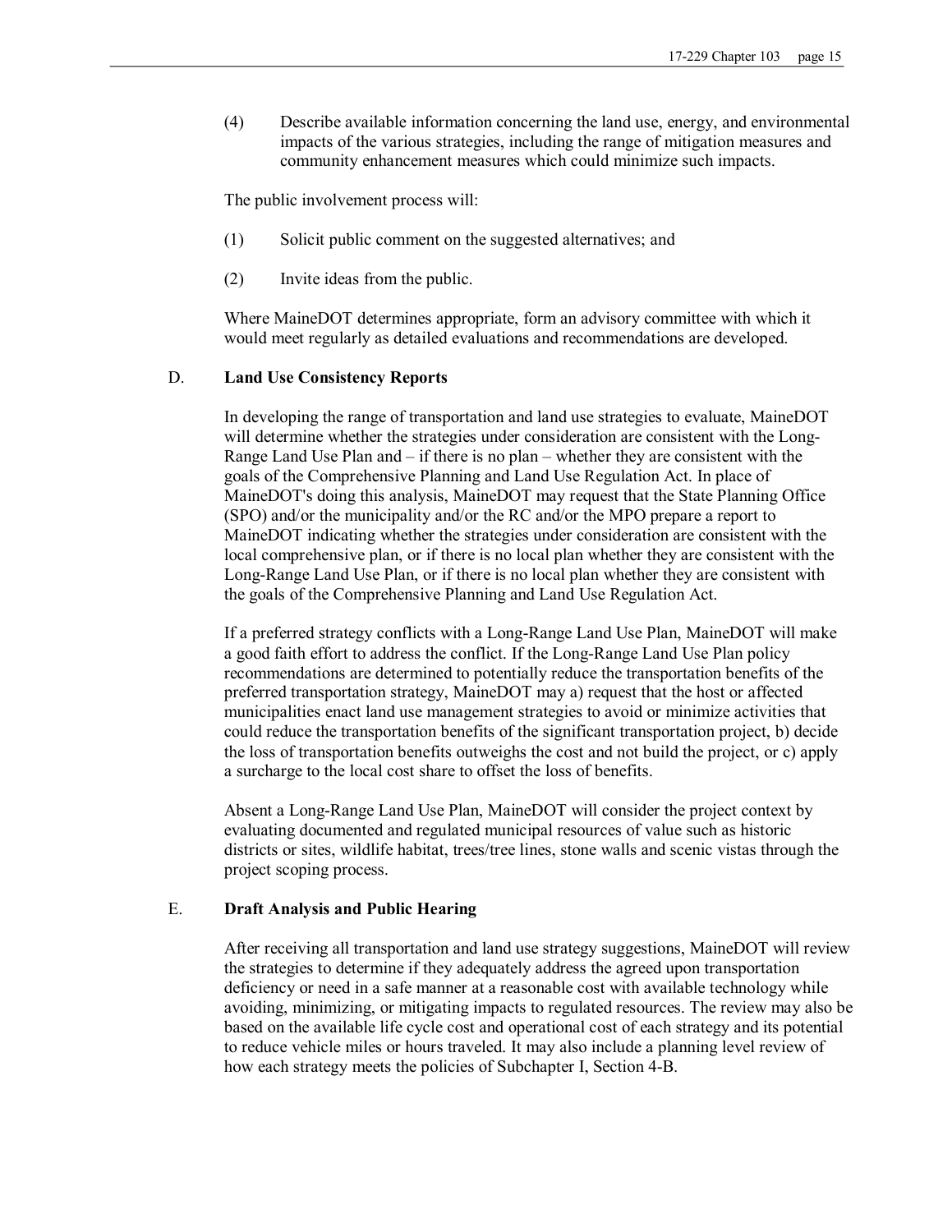MaineDOT will give preference to those reasonable transportation and land use strategies that best meet the identified transportation purpose and need and the policy objectives set forth in Subchapter I, Section 4-B of this rule.

MaineDOT will notify local officials, RCs and the public of the availability of the draft strategy evaluation and analysis. The draft analysis will be made available for public review at convenient locations. The public will be given a reasonable period of time to comment on the draft analysis. Based on the nature and number of comments received, MaineDOT may hold a public hearing on the draft strategy evaluation and analyses. Public notice shall be provided at least two weeks in advance of such a hearing.

#### F. **Final Analysis**

Upon completion of the public participation process, MaineDOT will issue a final strategy analysis, describing its analysis and addressing public comments. Similar comments need not be addressed individually.

#### G. **NonMaineDOT Initiated Significant Transportation Projects**

Most significant transportation projects are initiated through MaineDOT's long-range planning process. This section outlines procedures by which Municipalities, MPOs, RCs and other stakeholders may directly request studies for significant transportation projects. MaineDOT may require that the party(ies) initiating the request provides the following before MaineDOT considers funding the study:

- (1) Formal resolution of support from elected State and local officials whose jurisdictions MaineDOT determines would likely be affected by the potential project;
- (2) Formal resolution of support from other stakeholders MaineDOT determines would likely be affected by the potential project, such as an adjacent municipality, MPO and/or RC;
- (3) Formal acknowledgement and commitment from requestor(s) to partner with MaineDOT as it conducts a thorough planning process, as required by applicable State and Federal Laws, including the evaluation of all reasonable transportation strategies prior to a decision to fund a significant transportation project;
- (4) Acknowledgement or commitment through a State and Local Agreement, by municipalities likely impacted by the potential project to address land use impacts, including any necessary land use plan, policy or ordinance, that will help preserve the long term life of any transportation investment that increases existing highway capacity or adds new capacity. MaineDOT, in consultation with the State Planning Office, reserves the right to determine whether the land use plans, policies or ordinances adopted by the affected municipalities will preserve the long term life of such transportation investments;
- (5) If needed in MaineDOT's determination, a broader public involvement process such as holding advertised public meeting(s) on the potential project;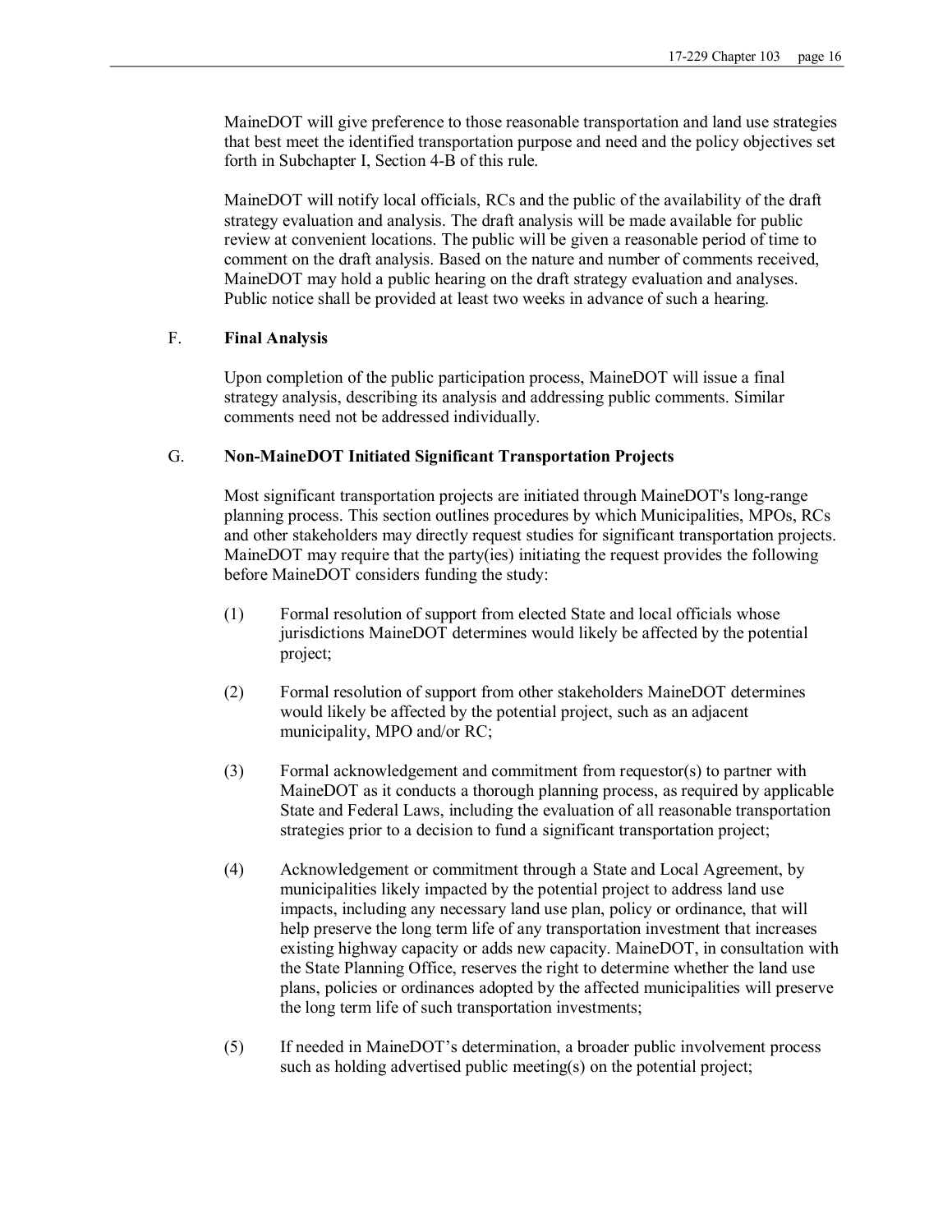- (6) A statement from the initiating party or parties that describes (i) the financial commitments it is prepared to make for the payment of costs related to the study, planning and preliminary design of the proposed project, and (ii) the further financial commitments it envisions will be in place for the payment of costs related to final design, permitting, construction and operation of the proposed project; and
- (7) An opinion of outside counsel as to the binding nature of any of the undertakings, statements, resolutions or commitments made pursuant to the provisions of this section.

# **Section 8: SUBSTANTIAL PUBLIC INTEREST PROJECTS**

### A. **General**

If MaineDOT determines that a transportation project is not a significant transportation project, but involves issues of substantial public interest, MaineDOT will engage a public participation program tailored to that project.

MaineDOT may require a report from a municipality, RC, or other entity representing the municipality documenting the proposed project's consistency with a Long-Range Land Use Plan. Absent a Long-Range Land Use Plan, MaineDOT may consider otherwise unregulated municipal resources of value that have been formally documented in a statement by the municipality's legislative body, such as historic districts or sites, wildlife habitat, trees/tree lines, stone walls and scenic vistas through the project scoping process. MaineDOT may seek advice from SPO, the affected RC and municipalities on how to avoid or mitigate those impacts which are found to be inconsistent with the Long-Range Land Use Plan and/or formally adopted statement.

MaineDOT will respond to such advice as the project is planned and developed. Whether or not a municipality has requested the substantial public interest transportation project, MaineDOT may require that the host municipality(ies) enact land use management mechanisms to avoid or minimize activities that could reduce the benefit of the transportation project consistent with the State and Local Agreement discussed in Subchapter I, Section 9.

### B. **New and Modified Interchanges**

Since the establishment or modification of an interchange usually is of substantial interest to the public and may have potential impacts on land use, all interchange improvement projects with a purpose and need to add capacity shall be deemed to be substantial public interest projects.

MaineDOT, together or in consultation with the MTA, an MPO, RC and affected municipality(ies), as applicable, will:

(1) Prepare or clarify a preliminary statement of the purpose and need for the proposed interchange;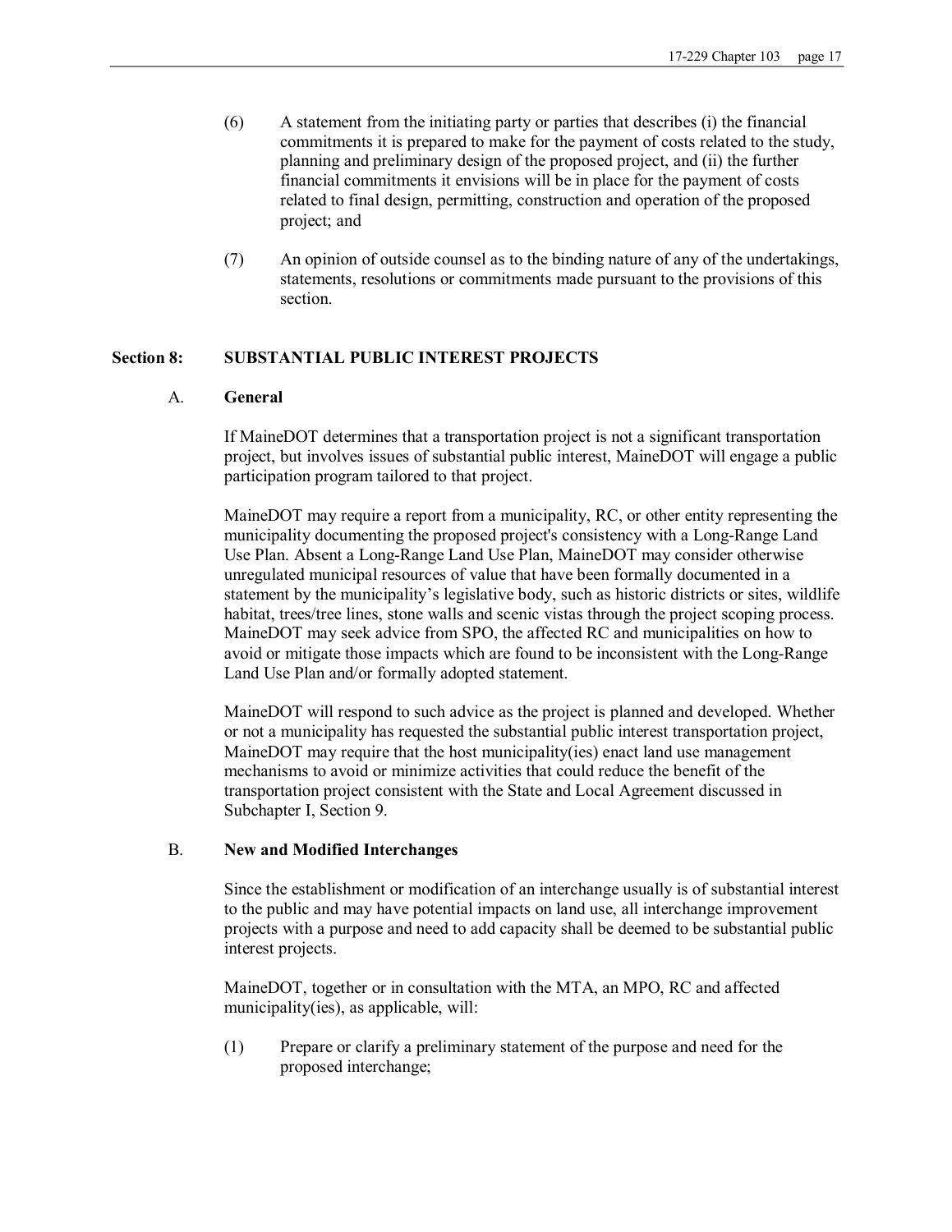- (2) Perform a comprehensive traffic analysis for the proposed new or modified interchange to assess its impact on the adjacent highways connected by the interchange.
- (3) Identify and assess land use impacts of the proposed improvements to determine whether the proposed interchange modifications and existing land use controls are consistent with the Long-Range Land Use Plan adopted pursuant to the Comprehensive Planning and Land Use Regulation Act, or if there is no local plan, whether it is consistent with the goals of the Act.
- (4) MaineDOT will engage a public participation effort tailored to that project. This effort will allow for early notice to the affected public and municipality and will allow the public the opportunity to comment on the project as it is being planned and developed. MaineDOT will respond to comments it receives through the public participation effort as the project is planned and developed. This public participation effort will be managed by either MaineDOT or its designated municipal or regional representative. MaineDOT may also include an evaluation of reasonable transportation strategies, transportation demand management options and transportation system management options to determine whether an alternative to the planned improvement may be more appropriate.

In the event that the proposed interchange is found to be inconsistent with a Long-Range Land Use Plan or the goals of the Act, or if its land use impacts are found to be adverse to the policies of Subchapter I, Section 4-B, MaineDOT shall seek the advice of the municipality or regional entity as to how to avoid, minimize or mitigate the inconsistency or adverse impact. Whether or not a municipality has requested the proposed interchange improvements, MaineDOT may require that the host municipality(ies) enact land use management mechanisms to avoid or minimize activities that could reduce the transportation benefit of the interchange project.

### **Section 9: COMMUNITY ENHANCEMENT, CONTEXT SENSITIVE SOLUTIONS and PROJECT SCOPING**

In consultation with municipal officials and as part of the planning (project scoping) and preliminary design process, capital improvement projects will be reviewed to determine how they may be developed in support of community needs, values and livability. MaineDOT will assemble sufficient data to support an understanding of relevant community assets and values on all projects other than those described by the MaineDOT as "system preservation". In addition, MaineDOT assembles data regarding natural and cultural resources that are protected by Federal and State Law.

MaineDOT may utilize the services of an architectural historian, a landscape architect/designer, an archeologist, an architect, an artist, a land use planner, a biologist, a geologist, or any other required expertise. The extent of this review will depend upon MaineDOT's purpose and need for the transportation project. Unless otherwise provided for, the enhancement options identified by this review and requested by the community may be implemented by a shared investment program. Once the review is completed, a State and Local Agreement will be developed detailing the project scope and financial participation. Not every State and Local Agreement will have a community enhancement component. Community enhancements may include such provisions as facilities for pedestrians and bicycles, acquisition of scenic easements and historic sites,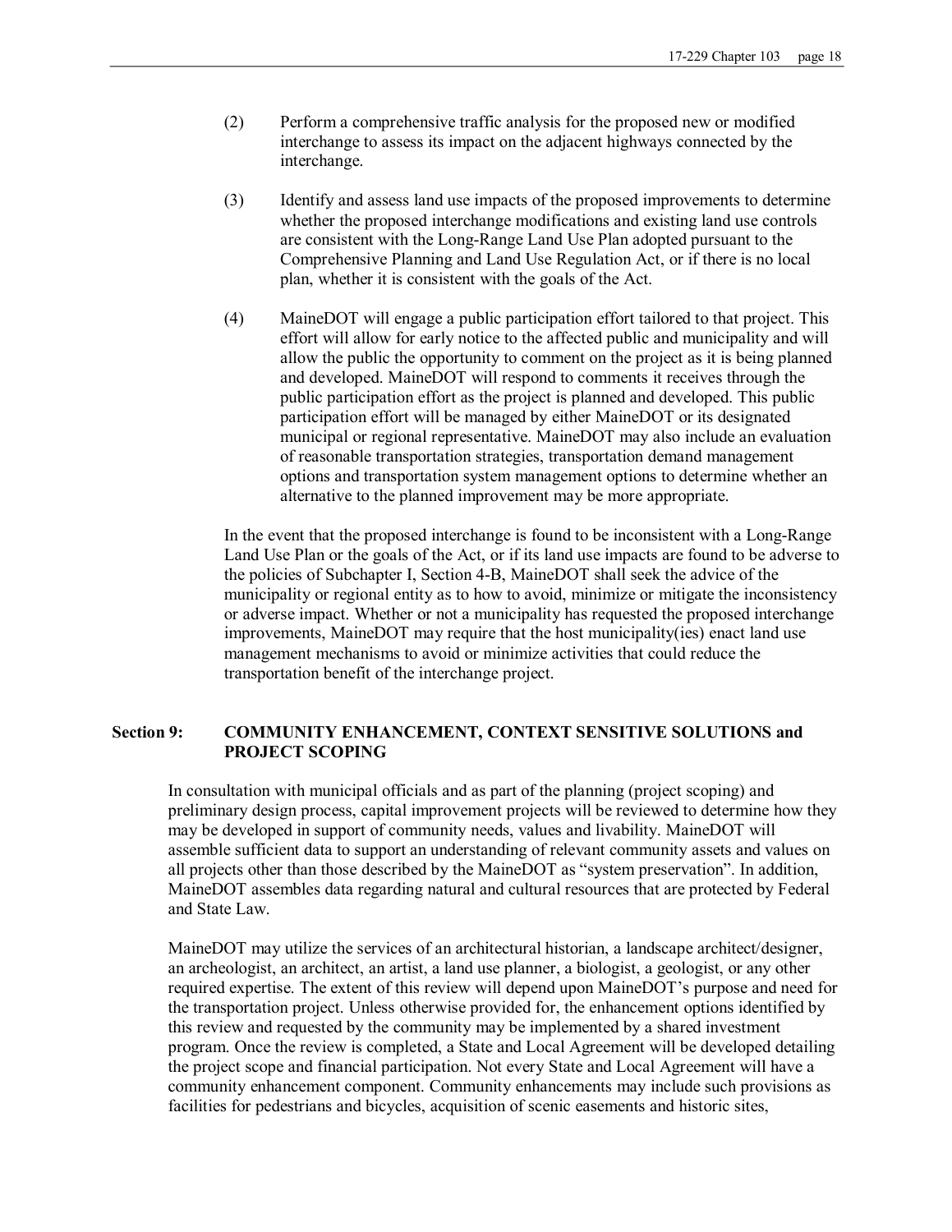landscaping, use of materials that enhance historical preservation or community character, mitigation of water pollution due to highway run off, and other similar enhancements.

# **Section 10: PROJECT DEVELOPMENT**

# A. **Introduction**

MaineDOT, as outlined in Subchapter I, Section 6, will develop a Biennial Capital Work Plan that describes which projects will be initiated, the funding prerequisites and the proposed schedule. Projects appearing in the Biennial Capital Work Plan or its updates will be implemented as prescribed.

During preliminary design of funded projects, at MaineDOT's discretion or if requested by municipal officials, MaineDOT will engage a public participation process to explain:

- (1) The scope and schedule of the project and how the selected strategy was decided upon, as well as the design features that will be utilized;
- (2) The impact of the construction on the community;
- (3) Any mitigation and community enhancements to be applied; and
- (4) The process for property acquisitions to be incorporated into the project development.

# B. **MaineDOT's public participation process** will:

- (1) Notify abutters in compliance with MaineDOT's public involvement plan;
- (2) Solicit individual comments and concerns of those persons impacted by the project;
- (2) Be available to respond to individuals affected by the project; and
- (4) Incorporate additional citizen concerns and suggestions into the project design as appropriate.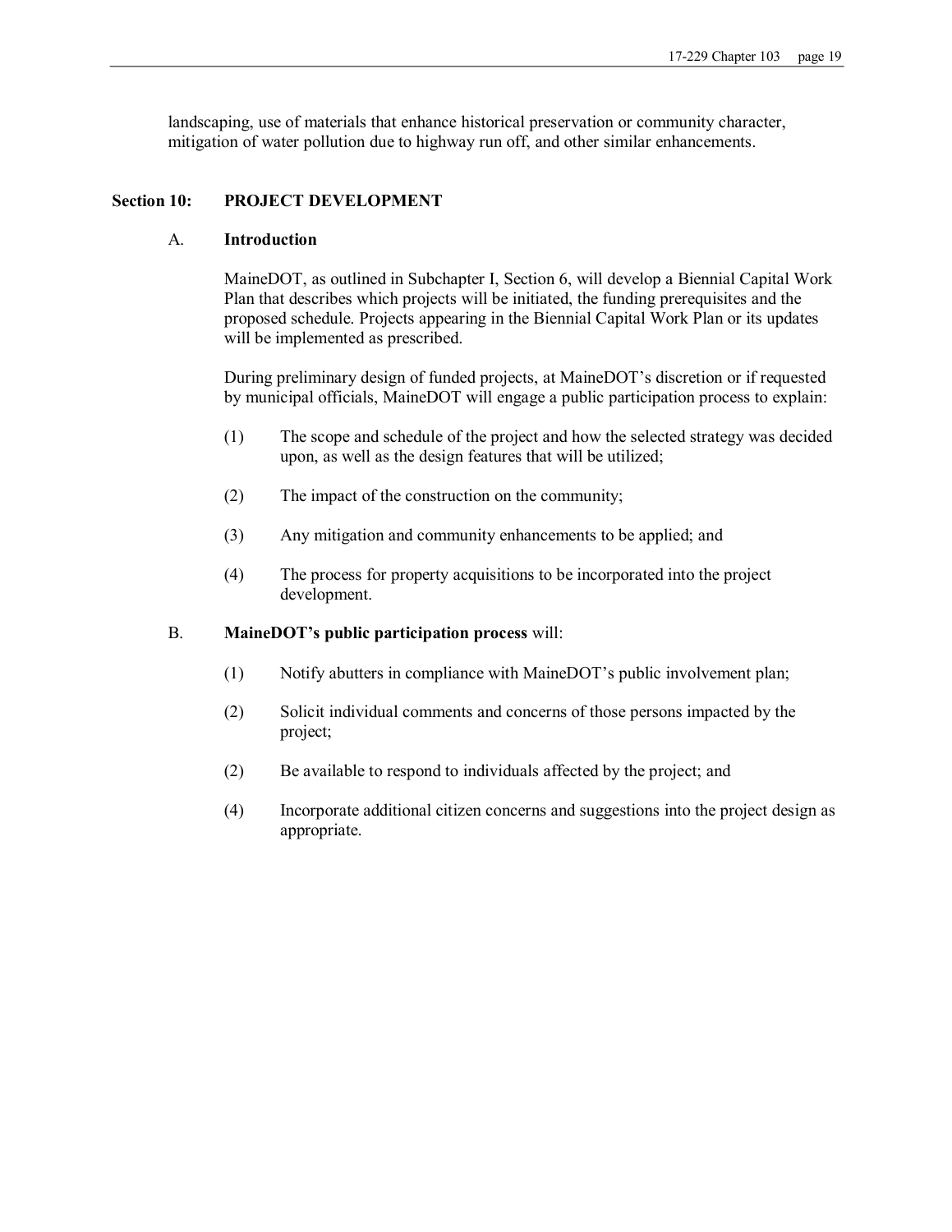### **SUBCHAPTER II – MAINE TURNPIKE AUTHORITY**

This subchapter applies to the transportation planning decisions, capital investment decisions and project decisions of MTA. The definitions set forth in Section 3 of Subchapter I apply to this Subchapter. To the extent a RC for a region is designated by MaineDOT to perform the functions of a Planning and Development Organization for that region, references in this Subchapter to it shall include such RC.

# **Section 1: PLANNING**

MaineDOT is the state agency charged with overall responsibility for balanced transportation planning and policy as reflected in the provisions of Subchapter II governing the development of the Statewide Long-Range Transportation Plan. MTA has responsibility for the development, management and operation of the Turnpike and related transportation systems in accordance with its enabling act, 23 MRSA §§ 1961, *et seq*. In connection with the development and adoption of the Statewide Long-Range Transportation Plan by MaineDOT, MTA shall develop and submit an MTA Planning Report that will be consistent with the policy objectives of the Sensible Transportation Act and will include:

- (1) An inventory (meeting the applicable requirements of Section 5-B of Subchapter I) of transportation systems under MTA jurisdiction;
- (2) Identification of the nature and extent of (i) current and future deficiencies and needs of transportation systems under MTA jurisdiction, and (ii) any other current and future transportation system deficiencies and needs related to or connected with the transportation systems under MTA jurisdiction, all based on an analysis which considers, at a minimum, the information developed by MTA under this section, information available from the activities of MaineDOT and the regional planning and development organizations under Subchapter I and identified state/regional/local transportation goals and policy objectives; and
- (3) MTA's recommendations for transportation improvement strategies, project priorities and multimodal projects and programs within its jurisdiction that should be considered by MaineDOT in preparing and approving the Statewide Long-Range Transportation Plan in order to address priority safety needs, system preservation needs, system rehabilitation needs and system efficiency needs and projects or programs to meet, manage and reduce current and forecasted travel demand.

The MTA Planning Report shall be considered by MaineDOT in developing the Statewide Long-Range Transportation Plan. The MTA Planning Report will be updated periodically (at a minimum every five years) as new needs and issues are developed using the same process that is described in this Section 1.

### **Section 2: SIGNIFICANT TRANSPORTATION PROJECTS**

#### A. **Introduction**

All MTA planning for significant transportation projects, whether initiated by MTA or others, shall adhere to the requirements of the Sensible Transportation Policy Act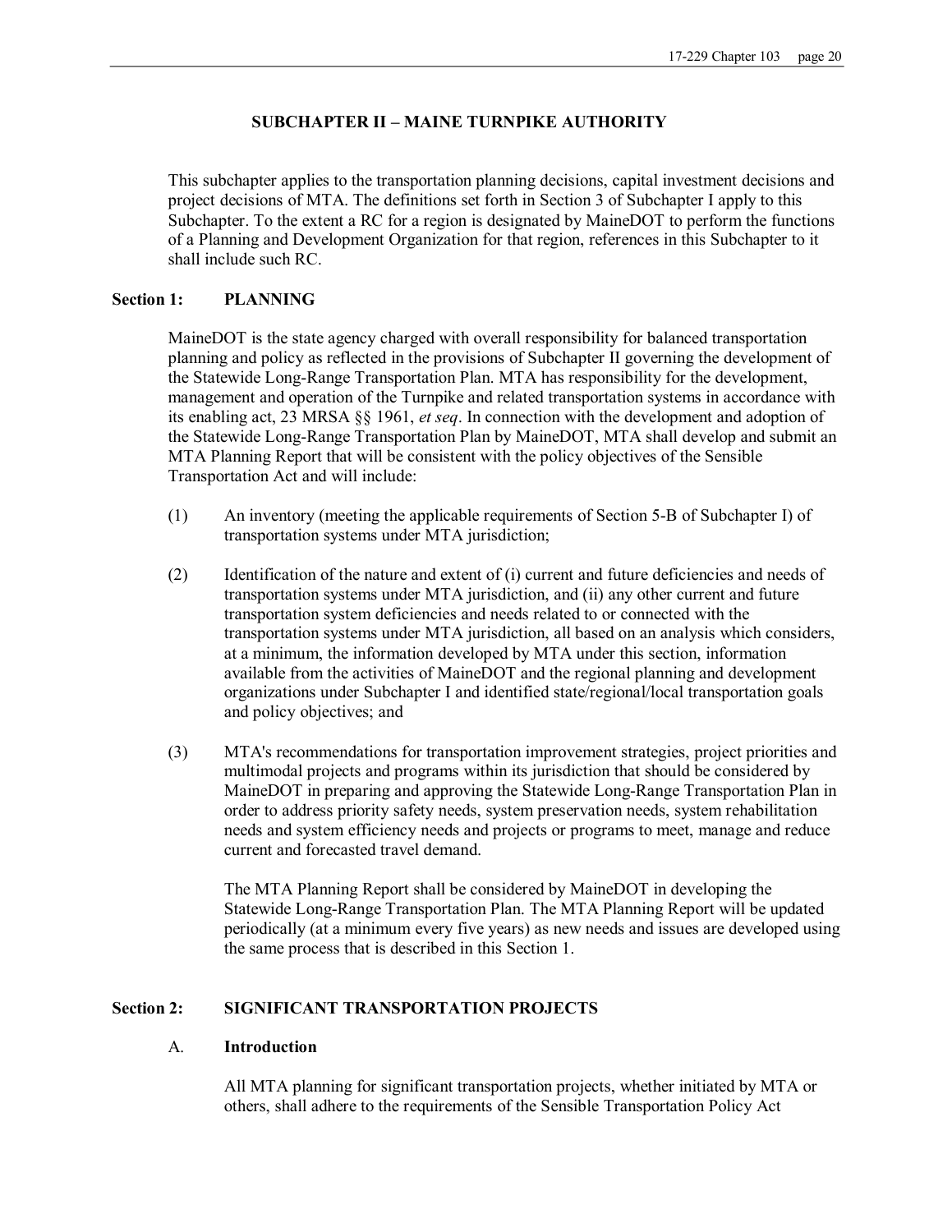(STPA). Before funding a significant transportation project, the STPA requires that the MTA evaluate the full range of reasonable transportation strategies to address the transportation need.

The STPA requires that MTA transportation planning decisions be consistent with the purposes, goals and policies of the Comprehensive Planning and Land Use Regulation Act. Before taking any action that adds transportation capacity, the MTA may consider or recommend potential land use strategies that will work to preserve corridor capacity, manage corridor mobility, protect public investment in infrastructure and public services, and foster transportation-efficient land uses that combat the public costs of sprawl.

This rule is intended to require a corridor planning and development process such that a series of individual transportation improvement projects, when viewed comprehensively are evaluated in accordance with this section to determine if they increase capacity. In addition, this rule calls for an evaluation of strategies when existing highway features, such as breakdown lanes, auxiliary lanes, and sidewalks are considered for conversion to through lanes.

### B. **Transportation Strategy Evaluation**

When a transportation need or deficiency has been identified through the transportation planning process, and that need or deficiency results in a potential significant transportation project, MTA's planning process will evaluate a full range of reasonable transportation strategies before funding the improvement. The strategies to be considered will include:

- (1) New facilities and services, including different modes of transportation or combinations of modes that could reasonably meet identified transportation needs. The different modes of transportation that may be considered under the strategy evaluation when appropriate include but are not limited to:
	- (a) Highway and bridge
	- (b) Passenger and freight air services and facilities
	- (c) Transit services
	- (d) Rideshare options
	- (e) Ferry service or cargo/passenger port improvements
	- (f) Freight and passenger rail services and facilities
	- (g) Bicycle facilities
	- (h) Pedestrians facilities
	- (i) Intermodal facilities
	- (j) Tolling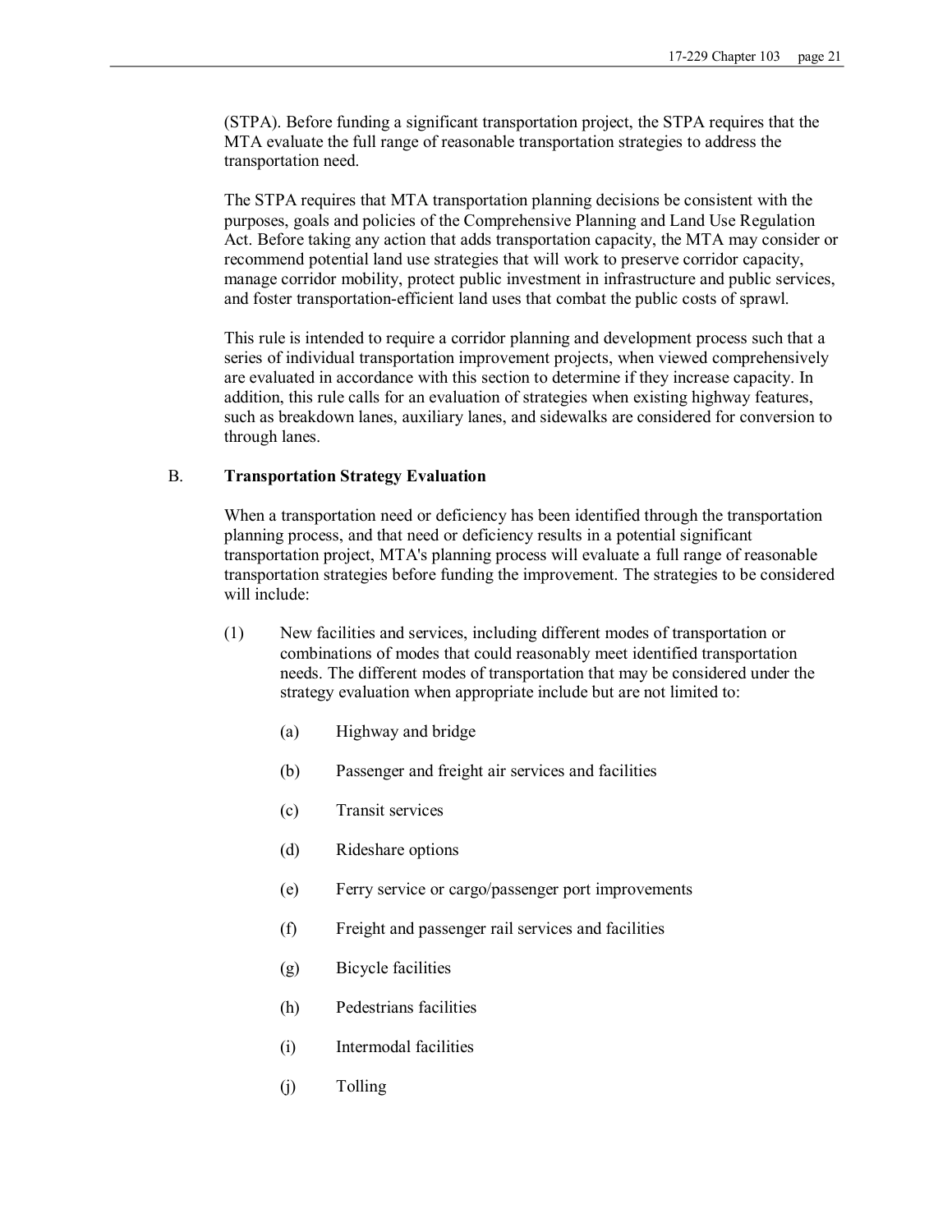- (2) Transportation system management options;
- (3) Transportation demand management options;
- $(4)$  A no-build option;
- (5) Land use management strategies applied by local governments; and
- (6) Other reasonable strategies generated through the public participation process.

Consideration of reasonable transportation and land use strategies should take place on a corridor or statewide basis as opposed to a project by project basis. Information gathered from a corridor analysis may be used on multiple projects within the corridor.

The MTA need not study or evaluate transportation or land use strategies that have previously been found to be unacceptable or infeasible along a corridor, providing that no significant changes have occurred affecting the prior analysis. This finding must be based on sufficient objective data, which should include consideration of public acceptability. The MTA is not required to study or evaluate transportation or land use strategies along a corridor if comparable strategies are in place and functioning as determined by MTA, provided sufficient data exists to accurately assess the adequacy of the strategies. MTA, MPOs and/or municipalities will engage each other at the earliest possible opportunity in planning for and identification of significant transportation projects. In this way, the best combination of strategies for meeting the policies of the Sensible Transportation Policy Act may be evaluated.

# C. **Planning Meetings and Workshops**

In developing the range of reasonable strategies with which to evaluate significant transportation projects, MTA will initiate a public participation process commensurate with the scope of the project.

The information provided through the public participation process may include the following:

- (1) Outline the transportation deficiency and need in terms of safety, congestion, substandard infrastructure, and land use management or other appropriate measures;
- (2) Suggest various strategic solutions to the transportation deficiency or need;
- (3) Describe available information concerning projected life-cycle costs and operational costs of the strategies; and
- (4) Describe available information concerning the land use, energy and environmental quality impacts of the various strategies including the range of mitigation measures and community enhancement measures which could minimize such impacts;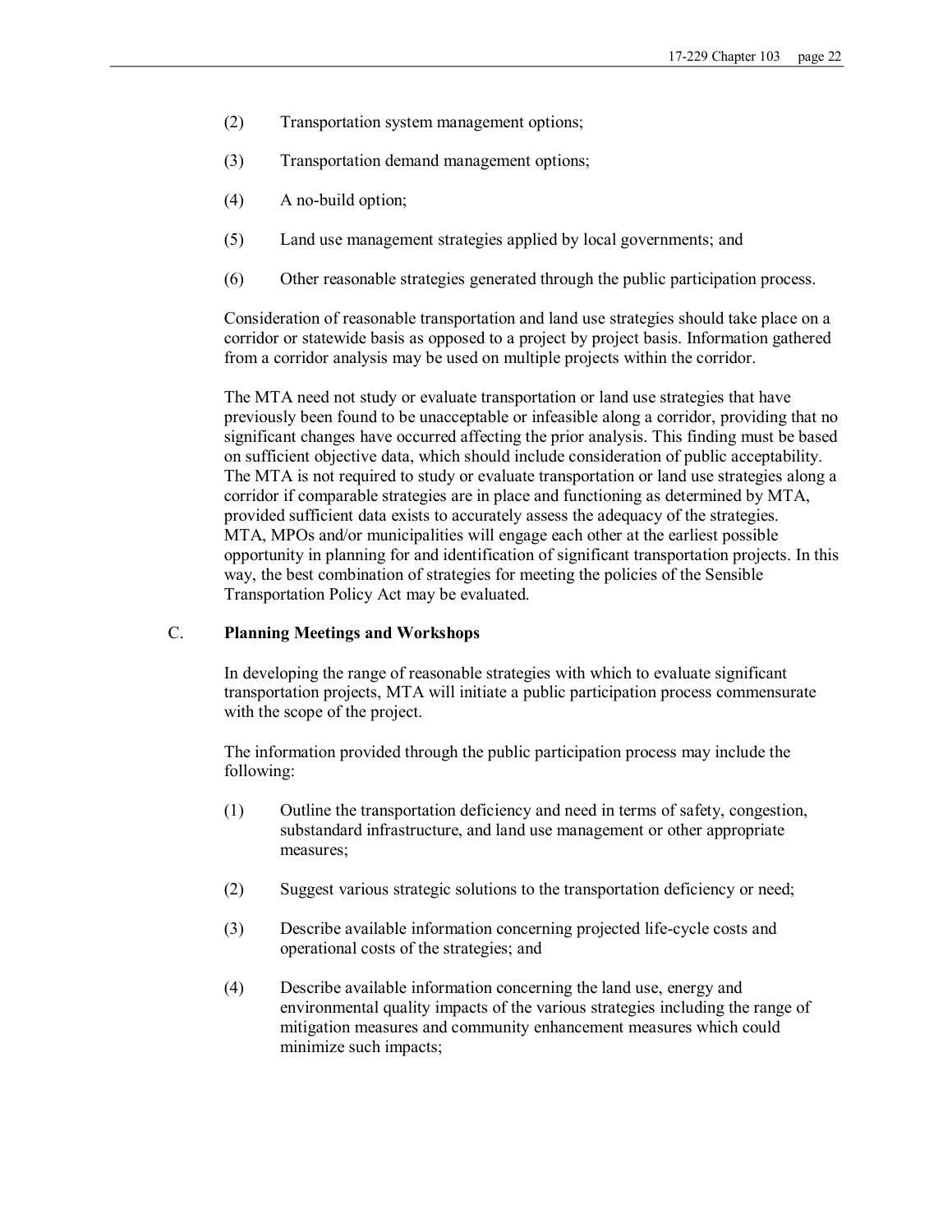The public involvement process will:

- (1) Solicit public comment and seek concurrence on transportation deficiencies and suggested strategies; and
- (2) Invite strategy ideas from the public;

When the MTA determines appropriate, it may form an advisory committee with which it will regularly meet as detailed evaluations and recommendations are developed.

### D. **Land Use Consistency Reports**

In developing the range of transportation and land use strategies to evaluate, MTA will determine whether the strategies under consideration are consistent with the local Long Range Land Use Plan and if there is no plan whether they are consistent with the goals of the Comprehensive Planning and Land Use Regulation Act. Instead of MTA doing this analysis, MTA may require that the municipality and/or the RC and/or the MPO prepare a report to MTA indicating whether the strategies under consideration are consistent with the applicable Long-Range Land Use Plan, or if there is no local plan whether they are consistent with the goals of the Comprehensive Planning and Land Use Regulation Act.

If a preferred strategy conflicts with a Long-Range Land Use Plan, MTA will make a good faith effort to address the conflict. If the Long-Range Land Use Plan policy recommendations are determined to potentially reduce the transportation benefits of the preferred transportation strategy, MTA may require the host or affected municipalities enact land use management strategies to avoid or minimize activities that could reduce the transportation benefits of the significant transportation project.

Absent a Long-Range Land Use Plan, MTA may consider documented municipal resources of value such as historic districts or sites, wildlife habitat, trees/tree lines, stone walls and scenic vistas through the project scoping process.

#### E. **Draft Analysis and Public Hearing**

After receiving all transportation and land use strategy suggestions, the strategies will be reviewed to determine if they adequately address the agreed upon transportation deficiency or need in a safe manner at a reasonable cost with available technology. The review may also consider the available life cycle costs and operational costs of each strategy and its potential to reduce vehicle miles or hours traveled. It may also include a planning level review of how each strategy meets the policies of the Sensible Transportation Policy Act.

MTA will give preference to those reasonable transportation and land use strategies that best meet the identified transportation purpose and need and the policies set forth in the Sensible Transportation Policy Act.

MTA will notify local officials, RCs, and the public of the availability of the draft strategy evaluation and analysis. The draft analysis will be made available for public review at the MTA headquarters. The public will be given a reasonable period of time to comment on the draft analysis. Based on the nature and number of comments received,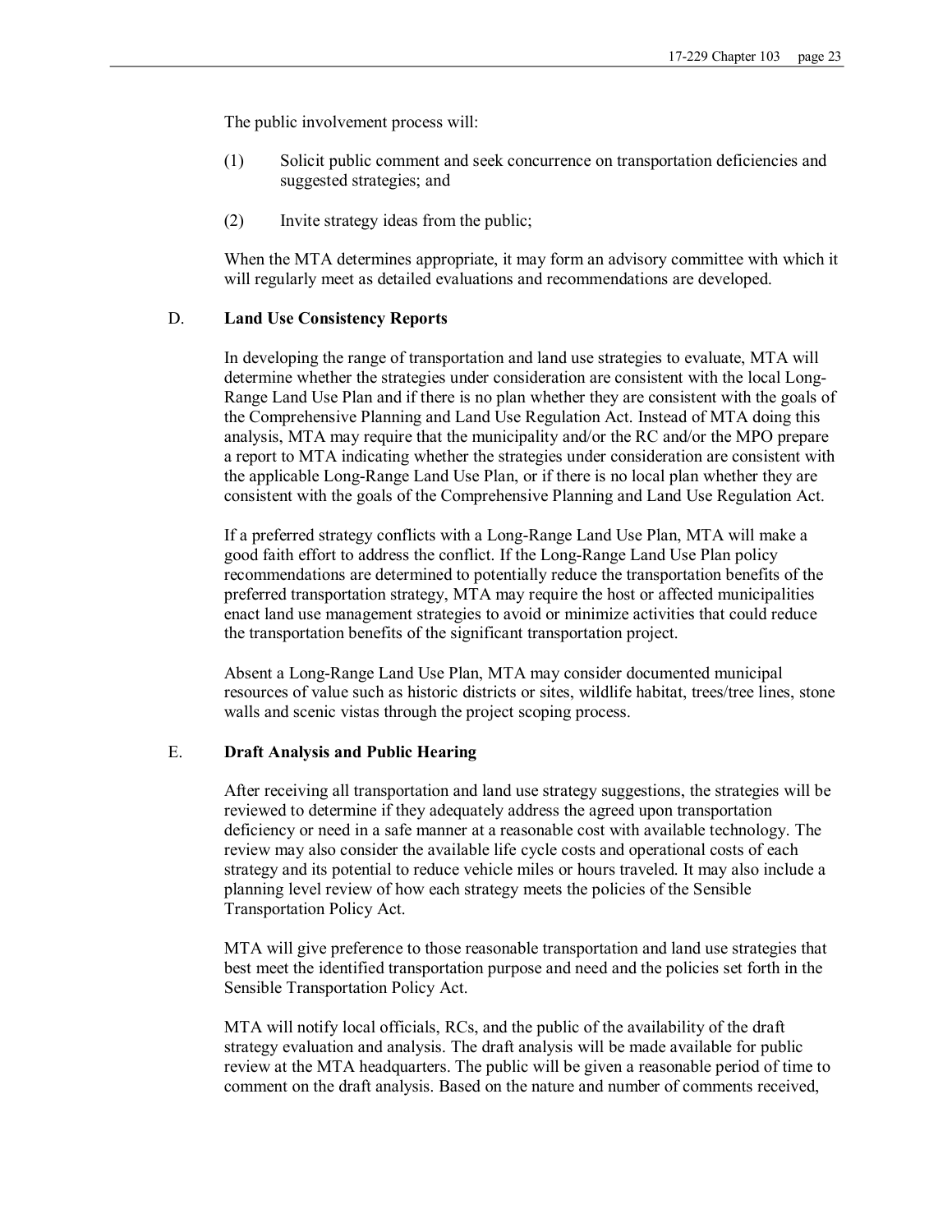MTA may hold a public hearing on the draft strategy evaluation and analyses. Public notice shall be provided at least two weeks in advance of such a hearing.

# F. **Final Analysis**

Upon completion of the public participation process MTA will issue a final strategy analysis, describing its analysis and addressing public comments. Similar comments need not be addressed individually.

# G. **NonMTA Initiated Significant Transportation Projects**

Most significant transportation projects are initiated through MTA's long-range planning process. This section outlines procedures by which a Municipality ("a proponent") may directly request significant transportation projects. MTA may require that proponent initiating the request provide the following before MTA considers the request:

- (a) A preliminary statement of the purpose of and need for the proposed project. This statement should identify existing and anticipated capacity, safety, and/or accessibility deficiencies and the basic project objectives. Technical measures such as traffic volumes, level of service, delays, queues, travel times, accident data, pedestrian data, land use data, and other relevant information should be supplied to demonstrate the need for the proposed project.
- (b) The current municipal comprehensive plan(s) along with a written statement by the municipality (ies) that the proposed project would be consistent with the applicable municipal comprehensive plan(s).
- (c) A list of alternatives that the proponent believes are worthy of consideration. This need not be exhaustive, but should include any alternatives that have been previously considered or discussed, even in a preliminary manner.
- (d) Documentation of any previous studies that have been conducted.
- (e) Minutes or transcripts of any public meetings or hearings that have occurred.
- (f) Letters of support from surrounding municipalities
- (g) A statement of why the expenditure of Authority funds for the proposed project would be justified.
- (h) A formal resolution of support from the proponent's legislative body, as well as the opinion of outside counsel to the proponent regarding the valid and binding nature of the resolution.
- (i) A description of the proponent's commitment to assist the MTA in the planning process required by the Sensible Transportation Act and these rules.
- (j) The financial commitment the proponent is prepared to make for the payment of costs related to the study, planning and preliminary design of the proposed project, as well as further financial commitments for the payment of costs related to final design, permitting, construction and operation of the proposed project.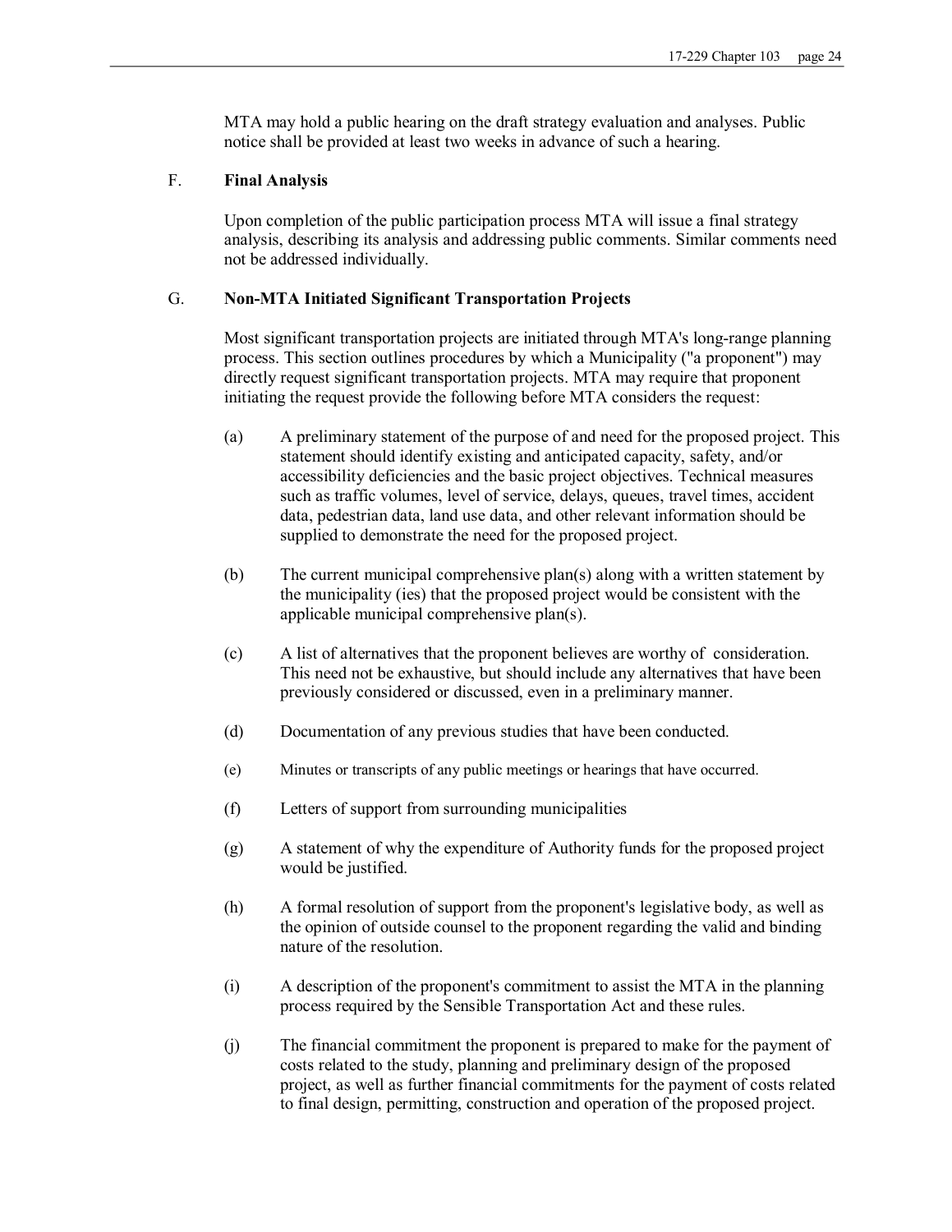#### **Section 3: SUBSTANTIAL PUBLIC INTEREST PROJECTS**

#### A. **General**

If MTA determines that a transportation project is not a significant transportation project but involves issues of substantial public interest, MTA will engage a public participation effort tailored to that project.

MTA may request a report from a municipality, RC, or other entity representing the municipality documenting the proposed project's consistency with the local Long-Range Land Use Plan. Absent a Long-Range Land Use Plan, MTA will consider municipal resources of value that have been formally documented by the municipality's legislative body, such as historic districts or sites, wildlife habitat, trees/tree lines, stone walls and scenic vistas through the project scoping process. MTA may seek advice from SPO, the affected RC and municipalities on how to avoid or mitigate those impacts which are found to be inconsistent with the Long-Range Land Use Plan and/ or formally adopted statement. MTA will respond to such advice as the project is planned and developed. MTA may require as a condition of building the project that the host municipality or municipalities enact land use management mechanisms to avoid or minimize activities that could reduce the benefit of the transportation project.

# B. **New and Modified Interchanges**

Since the establishment or modification of an interchange usually is of substantial interest to the public and may have potential impacts on land use, all interchange improvement projects with a purpose and need to add capacity shall be deemed to be substantial public interest projects.

MTA, together or in consultation with the applicable MPO, RC and affected municipality, will:

- (1) Prepare or clarify a preliminary statement of the purpose and need for the proposed interchange,
- (2) Perform a comprehensive traffic analysis for the proposed new or modified interchange to assess its impact on traffic on the adjacent highways connected by the interchange,
- (3) Identify and assess land use impacts of the proposed improvements to determine whether the proposed interchange modifications and existing land use controls are consistent with the local Long-Range Land Use Plan adopted pursuant to the Comprehensive Planning and Land Use Regulation Act, or if there is no local plan, whether it is consistent with the goals of the Act,
- (4) MTA will engage a public participation effort tailored to that project. This effort will allow for early notice to the affected public and municipality and will allow the public the opportunity to comment on the project as it is being planned and developed. MTA will respond to comments it receives through the public participation effort as the project is planned and developed. This public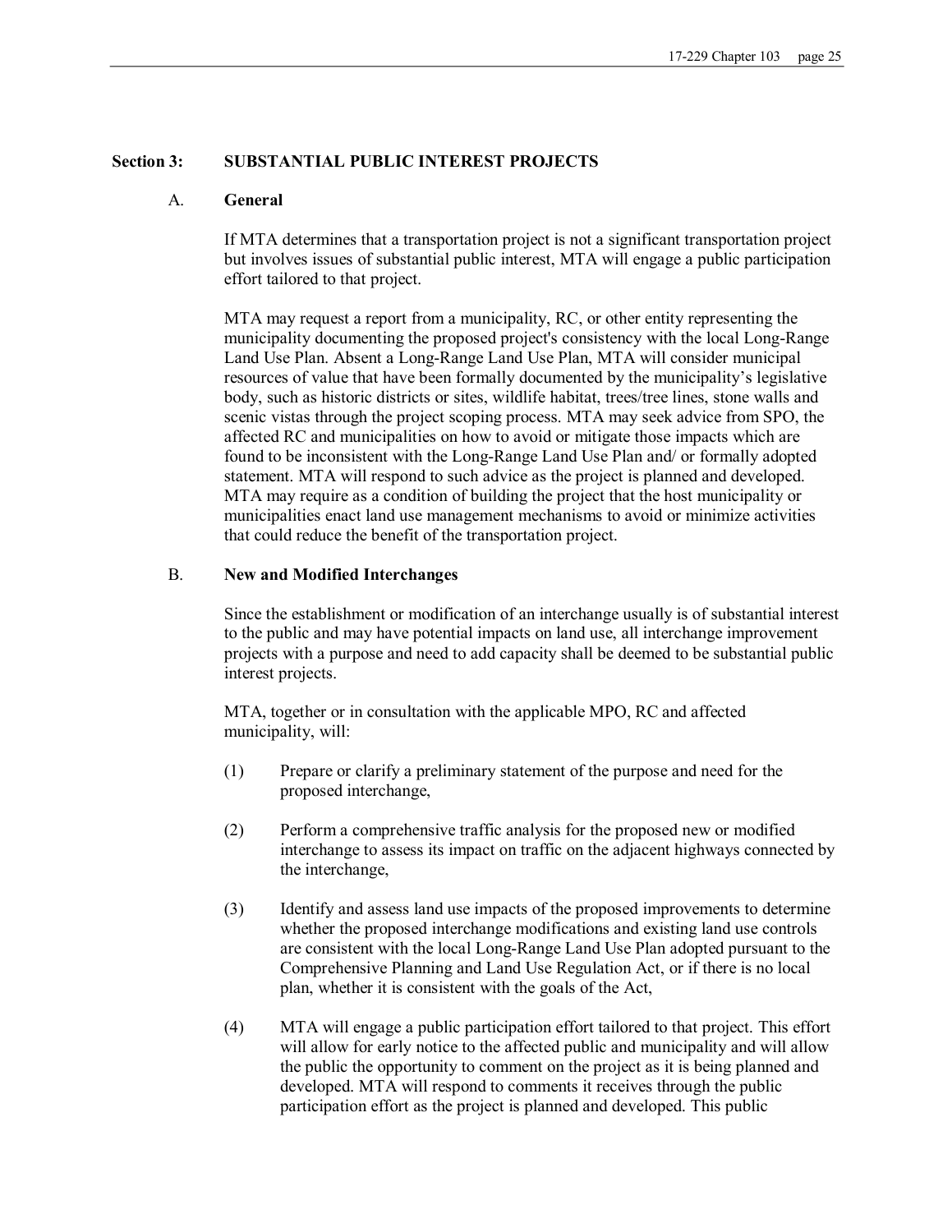participation effort will be managed by either MTA or its designated municipal or regional representative. MTA may also include an evaluation of reasonable transportation strategies, transportation demand management options and transportation system management options to determine whether an alternative to the planned improvement may be more appropriate.

In the event that the proposed interchange is found to be inconsistent with the applicable Long-Range Land Use Plan or the goals of the Sensible Transportation Act, MTA shall seek the advice of the municipality or regional entity as to how to avoid, minimize or mitigate the inconsistency or adverse impact. MTA may require as a condition of building the interchange or interchange improvement that the host municipality or municipalities enact land use management mechanisms to avoid or minimize activities that could reduce the transportation benefit of the interchange project.

#### **Section 4: CAPITAL INVESTMENT DECISIONS; MTA CAPITAL INVESTMENT PLAN**

MTA shall prepare annually a capital investment plan (the "MTA Capital Investment Plan") for MTA's capital investment decisions that will be comparable in scope and content to the TIP prepared by MaineDOT. MTA will select projects in consultation with local officials and regional planning and development organizations. The MTA Capital Investment Plan will be multimodal and include appropriate transportation demand management and system management options.

Projects and programs selected for inclusion in the MTA Capital Investment Plan will be those that best promote and implement the policy objectives set forth in the Sensible Transportation Act, are responsive to the identified transportation system deficiencies or needs, ensure the necessary maintenance and preservation of the existing transportation system and are consistent with financial resources available to MTA.

Before adopting an MTA Capital Investment Plan, MTA will make available to the public its draft Capital Investment Plan and provide citizens, regional councils, affected public agencies and other interested parties with an opportunity to review and comment on the draft Capital Investment Plan. Where substantial public interest exists, MTA will hold a public hearing on its draft Capital Investment Plan. MTA will respond to comments on its draft Capital Investment Plan either individually or through a published report. MTA will consider all comments in developing the final MTA Capital Investment Plan.

MTA may add, change scope, transfer, or delete a project from one MTA Capital Investment Plan to another as necessary and appropriate to best meet the overall policy objectives set forth in Section 4-B of Subchapter I of this Rule. Newly proposed significant highway projects will be subject to the evaluation and process set forth in Section 2 of this Rule. Projects which are not significant but which were not previously included in the MTA Capital Investment Plan may be implemented under an abbreviated public participation process in cooperation with the regional transportation advisory committee as necessary to meet the critical needs of the State. The addition of maintenance projects will not require a public participation process.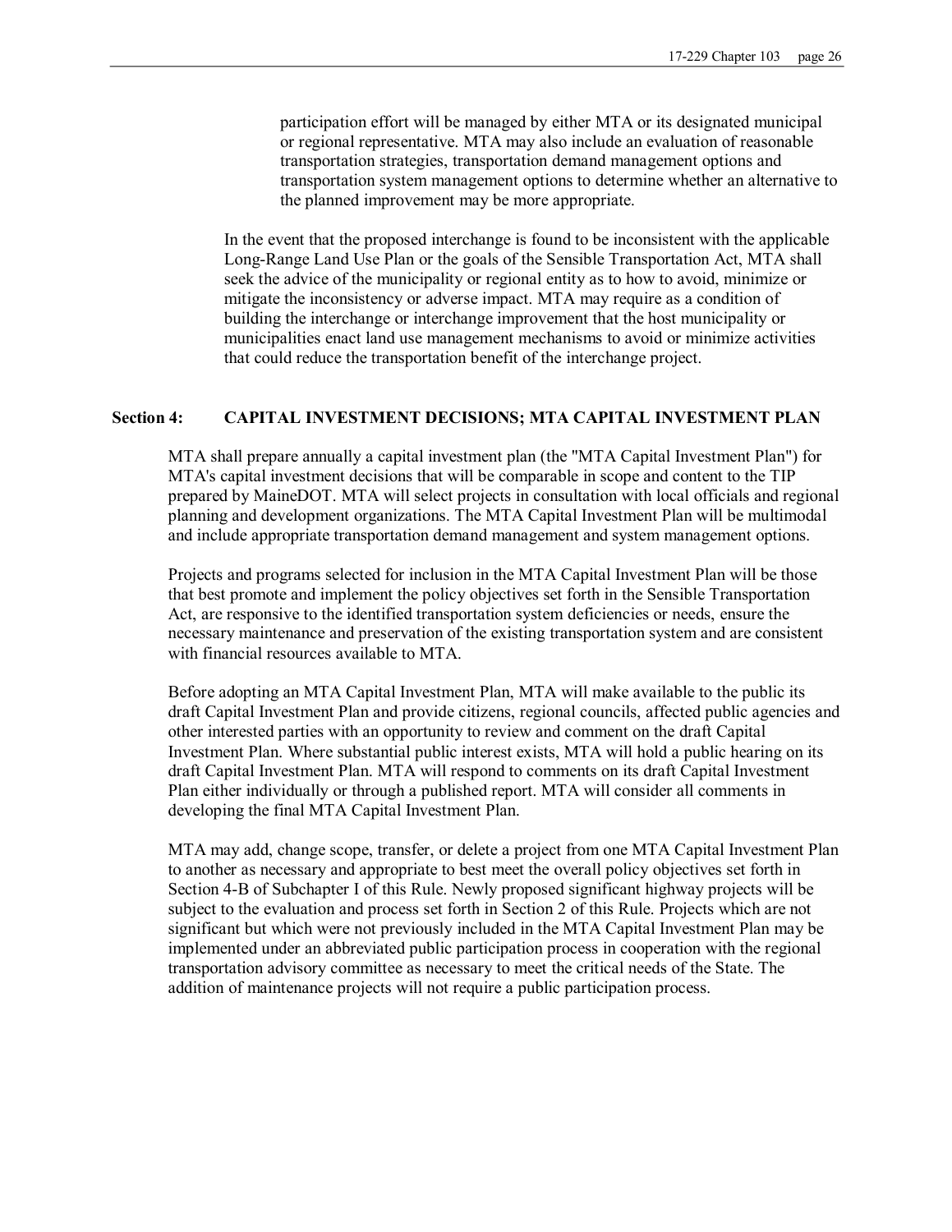# **Section 5: COMMUNITY ENHANCEMENT**

### A. **Introduction**

In consultation with municipal officials and as part of the planning (project scoping) and preliminary design process, capital improvement projects will be reviewed to determine how they may be developed in support of community needs, values and livability. MTA will assemble sufficient data to support an understanding of relevant community values and assets on projects other than system preservation,. In addition, MTA assembles data regarding natural and cultural resources that are protected by Federal and State Law.

The extent of this review will be dependent upon MTA's purpose and need for the transportation project. Unless otherwise provided for, the enhancement options identified by this review and requested by the community may be implemented through a shared investment program. If the MTA decides to implement an enhancement option, a Memorandum of Understanding (MOU) may be developed detailing the project scope and financial participation. Community enhancements may include such provisions as facilities for pedestrians and bicycles, acquisition of scenic easements and historic sites, landscaping, use of materials that enhance historical preservation or community character, mitigation of water pollution due to highway run off and other similar enhancements.

### **Section 6: PROJECT DEVELOPMENT**

A. Introduction

MTA will develop a Capital Work Plan that describes which projects may be initiated, the funding prerequisites and the proposed schedule. Projects will be implemented as prescribed in the Capital Work Plan and its updates.

During preliminary design of funded projects, at MTA's discretion or if requested by municipal officials, MTA will engage a public participation process to explain:

- (1) The scope and schedule of the project and how the selected strategy was decided upon as well as the design features that will be utilized;
- (2) The impact of the construction on the community;
- (3) Any mitigation and community enhancements to be applied; and
- (4) The acquisition process which will be incorporated into the project development;

### B. **MTA's public participation process** will:

- (1) Notify abutters in compliance with MTA Policy.
- (2) Respond to individual comments and concerns of those persons impacted by the project;
- (3) Be available to respond to individuals affected by the project; and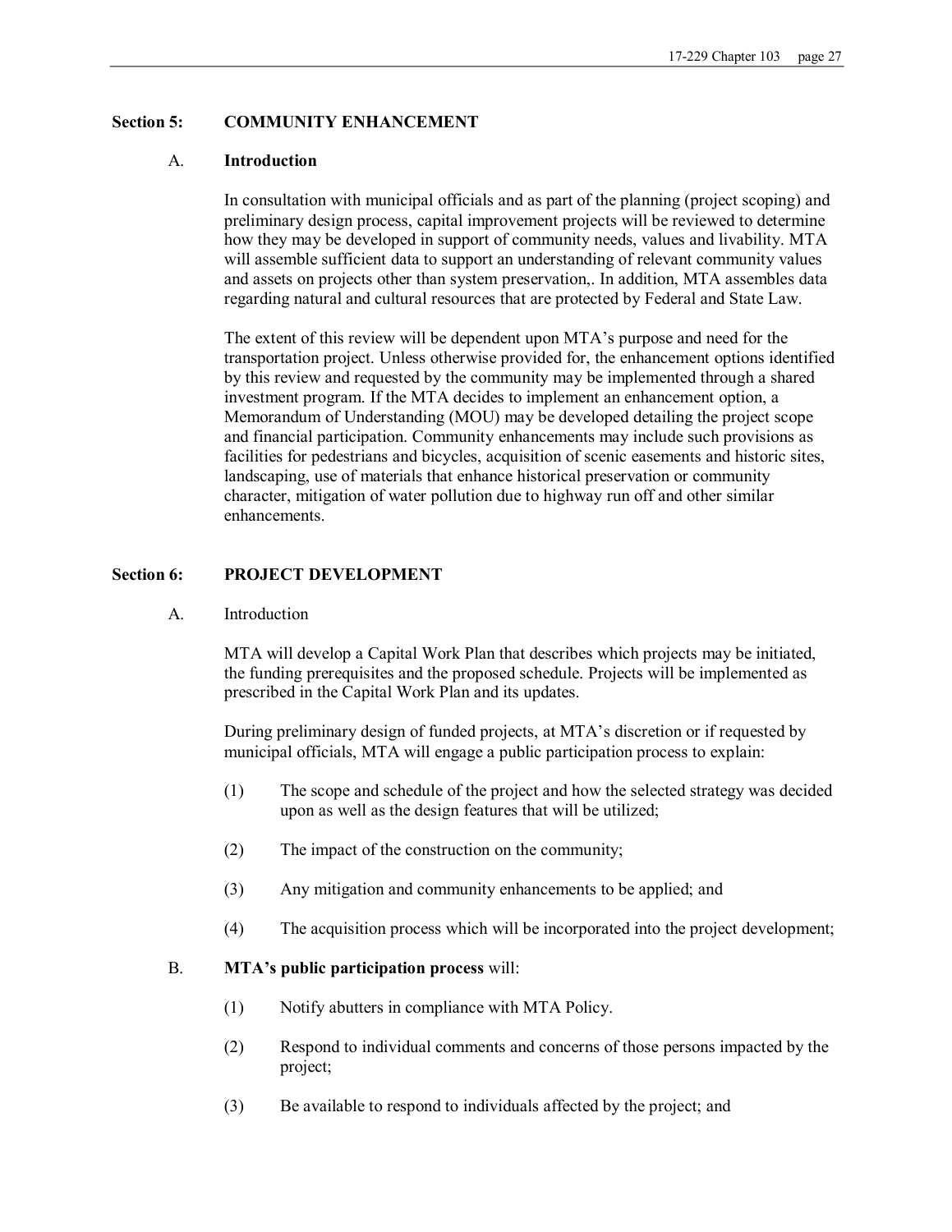(4) Incorporate (additional) citizen concerns and suggestions in the project design as appropriate.

#### **Section 7: INTERAGENCY COOPERATION**

Recognizing that the activities of MTA under this Subchapter and those of MaineDOT under Subchapter I might sometimes be conducted more advantageously or economically on a joint basis, those agencies may agree that one or more of the activities described in this Subchapter and/or the parallel provisions of Subchapter I may be conducted by one of the agencies on behalf of both, with each agency retaining ultimate authority and responsibility for transportation planning decisions, capital investment decisions and project decisions under its jurisdiction. In discharging its responsibilities under this Subchapter, MTA may rely upon one or more of the evaluations, assessments or decisions reached or developed by MaineDOT under Subchapter I.

MaineDOT may consult with the MTA on any transportation plans submitted to MaineDOT pursuant to Subchapter III if those plans are submitted by a municipality through which the Turnpike runs through, a municipality adjacent to a municipality the Turnpike runs through, or a regional entity whose members include any such community. Any such plans will be submitted to MTA as early in the review process as possible to ensure that MTA's comments on the plans may be thoroughly considered by MaineDOT.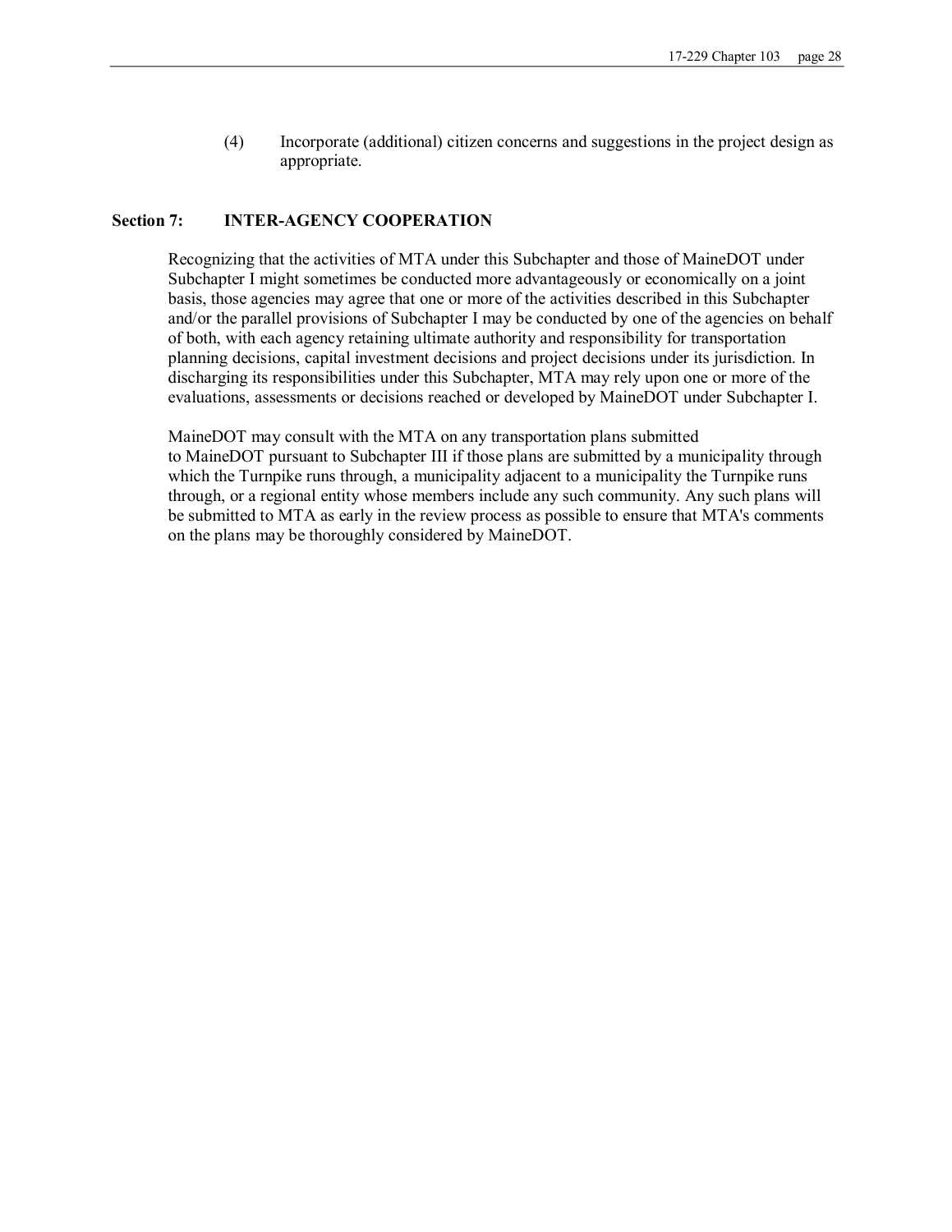### **SUBCHAPTER III – MUNICIPAL PLANNING**

#### **Section 1 INTRODUCTION**

The  $121<sup>st</sup>$  Legislature amended the Sensible Transportation Policy Act by enacting PL 2002, Ch. 22, "An Act to Enhance Integration of Transportation and Land Use Planning." The amendment requires MaineDOT to develop a rule that would establish a linkage between the comprehensive planning considerations of the Community Planning and Land Use Regulation Act (30-A MRSA, section 187, subchapter 2) and the transportation planning and decisionmaking processes required under the Sensible Transportation Policy Act. The  $123<sup>rd</sup>$  Legislature enacted Title 23 §73-A which promotes coordinated land use and transportation decisions and offers funding preferences to those communities that enact plans, policies, ordinances, etc. that preserve transportation functionalities.

### **Section 2: REGIONAL TRANSPORTATION PLANNING: PURPOSE AND GOALS**

#### **Purpose & Goal**

This chapter outlines a framework for working with municipalities to preserve and manage mobility and safety of the transportation system. The goal is to promote cooperative transportation management efforts between the state and its municipalities that sustain and enhance the functional and design life of transportation facilities and thus make for wise use of public investments. The use of these rules is required in order for MaineDOT to support the State Planning Office (SPO) in a finding of consistency for new or updated transportation chapters of comprehensive plans. Municipalities that collaborate on planning using these rules shall be eligible for transportation planning assistance and other transportation investment incentives.

#### **Plan Considerations**

This section applies to all municipalities in Maine whether undergoing land use or transportation planning efforts on their own or in conjunction with other adjoining municipalities.

Municipalities are strongly encouraged to seek concurrence on the results of sections A and B with MaineDOT and their Regional Councils, and the Maine Turnpike Authority where applicable, before proceeding to develop Section C Transportation Vision, Goals, Policies and Strategies.

Whether as part of a new or updated single focused transportation plan or a new or updated transportation chapter within a Comprehensive Plan, municipalities shall include:

# A. **Conditions and Trends**

Minimum data required to address state goals:

(1) The community's Comprehensive Planning Transportation Data Set prepared and provided to the community by the Department of Transportation and the Maine State Planning Office, or their designees.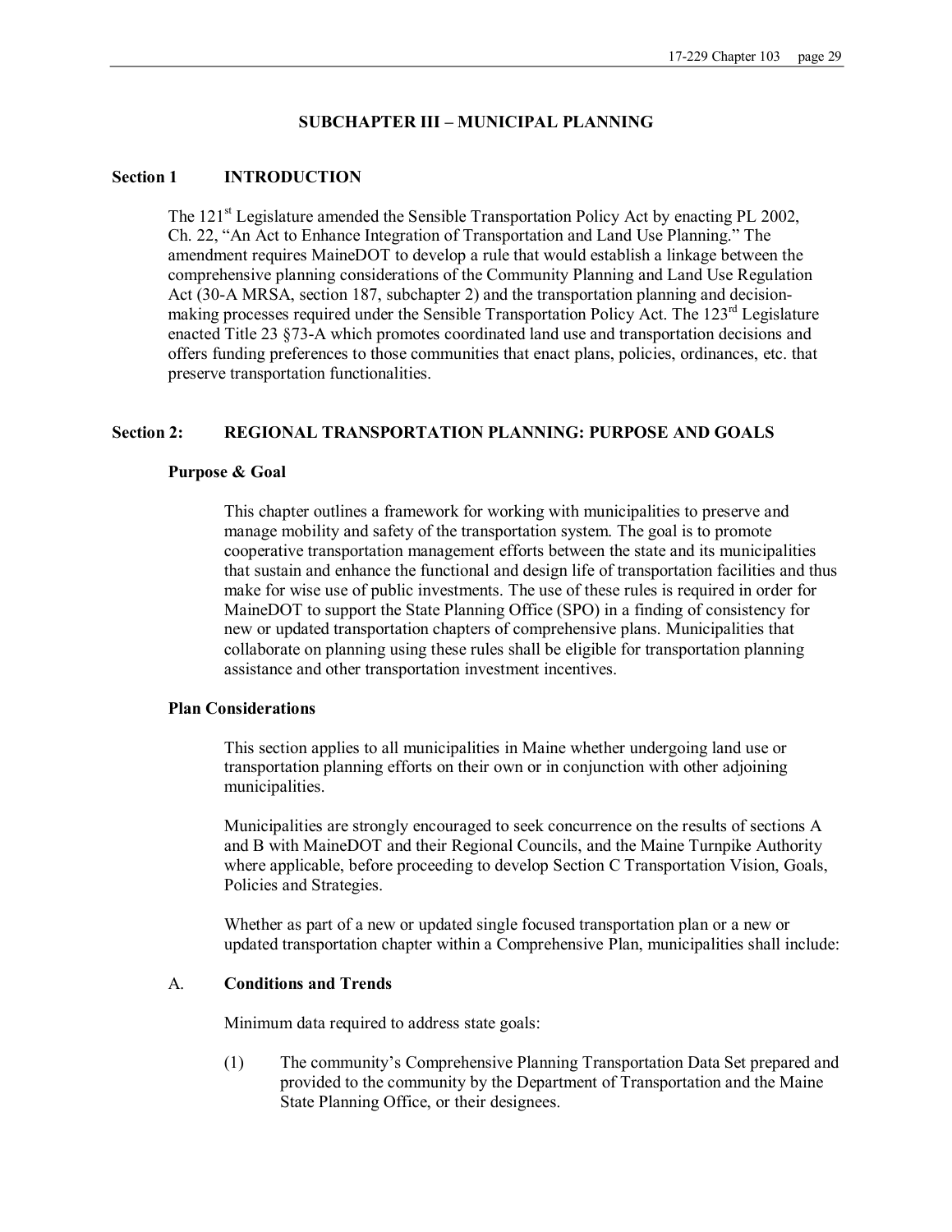(2) Highways, Bridges, Sidewalks, and Bicycle Routes

Information on overall road condition and identify any deficiencies or concerns.

Location, condition, and estimated length of sidewalks, and road segments that provide space (paved shoulders) for bicycle access, by jurisdiction.

Identify potential offroad connections that would provide bicycle and pedestrian connections to neighborhoods, schools, waterfronts and other activity centers.

Identify major traffic (including pedestrian) generators, such as schools, large businesses, public gathering areas/activities etc. and related hours of operation.

Identify policies and standards for the design, construction and maintenance of public and private roads. Identify the location of private roads and assess their potential to become public roads.

#### **Parking**

List and locate municipal parking areas including size, condition, and usage.

#### **Other Modes of Transportation**

List and locate all airports within or adjacent to the community and describe applicable airport zoning and airspace protection ordinances in place.

Identify inter-local, fixed route, commuter and demand response bus or van services, including private or public operator information and local government involvement.

#### **Coastal Communities only**

Location of current and potential seaport terminals. Identify whether port is of local, regional or state significance, its ownership/management and use (type and quantity/frequency of goods shipped in or out). List land-side and water-side facilities associated with port.

Identify public ferry service and private boat transportation support facilities (may be covered under Marine Resources with cross reference) including related water-side (docks/piers/wharves) and land side (parking) facilities.

# **Environmental and Cultural Considerations**

Location of evacuation routes identified in an emergency response plan, if applicable.

Identify areas with transportation related noise concerns.

Identify areas where inappropriate lighting affects transportation safety.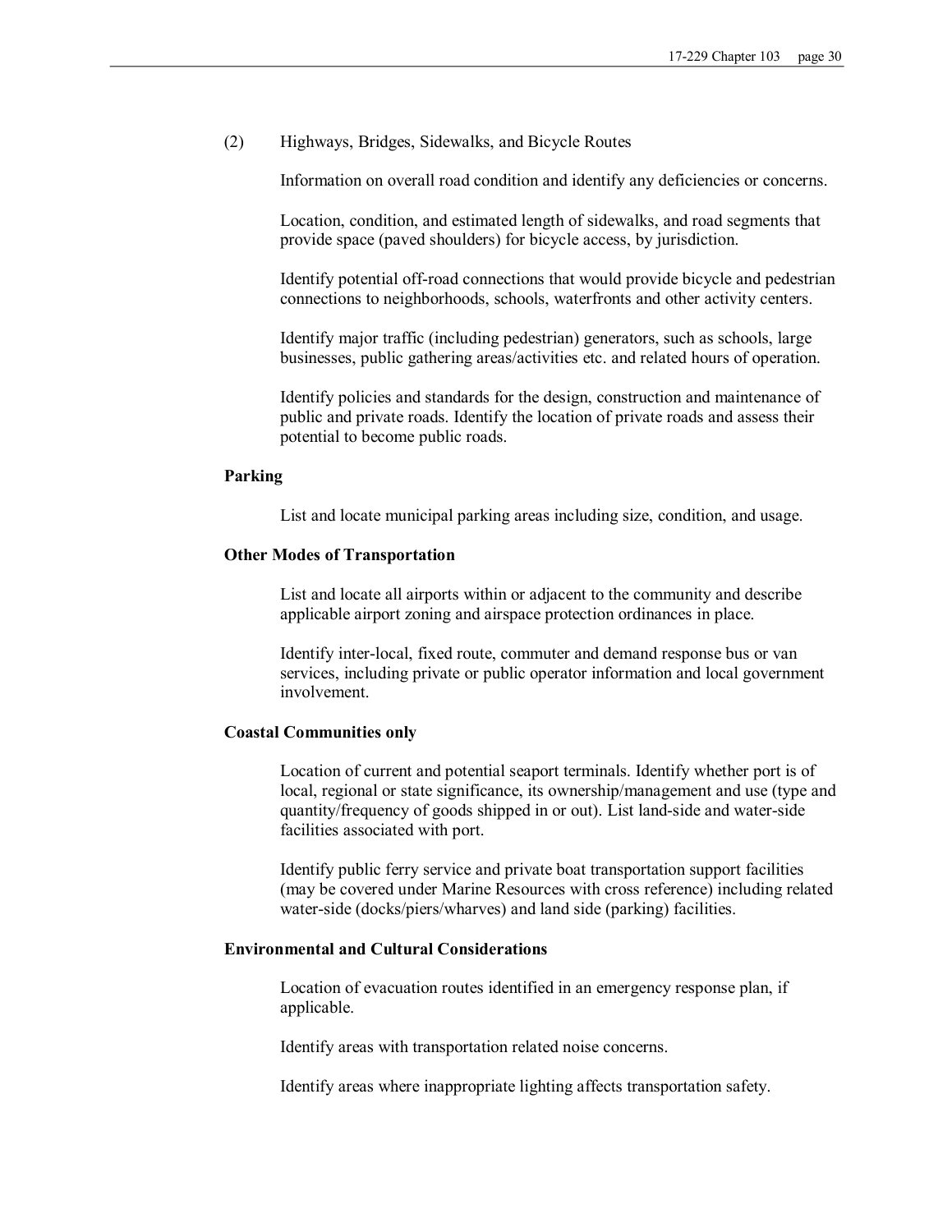Identify and describe important scenic, historic, or cultural resources within or adjacent to transportation facilities that reflect community character, such as mature tree lines, rock walls, etc.

Known locations with opportunities to restore habitat connections disrupted by a transportation facility owned and maintained by the municipality.

#### **Land Use**

Identify current local land use management strategies (such as access management, zoning, density, minimum lot size standards) that enhance or detract from the safety and efficiency of the transportation system (including highway, air, bus, bike, pedestrian, marine and rail services.)

#### B. **Analyses and Key Issues**

To generate minimum analyses to address state goals, use Conditions and Trends data in Section C below to answer the following questions.

(1) Roads, Bridges, Sidewalks, and Bicycle Routes

What are the concerns for transportation system safety and efficiency in the community and region? What if any plans exist to address these concerns? For example:

- i. Safety
- ii. Traffic speed
- iii. Congestion and travel delay
- iv. Travel volume and type
- v. Traffic problems caused by such things as road and driveway locations and design, road maintenance needs, traffic control devices, growth patterns and lack of transportation options.
- vi. Lack of transportation links between neighborhoods, schools, recreation, shopping, and public gathering areas.
- vii. Closed or posted bridges or roads.
- viii. Pedestrian and bicycling safety
- ix. Light pollution

What conflicts are caused by multiple road uses, such as a major state or U.S. route that passes through the community or its downtown and serves as a local service road as well?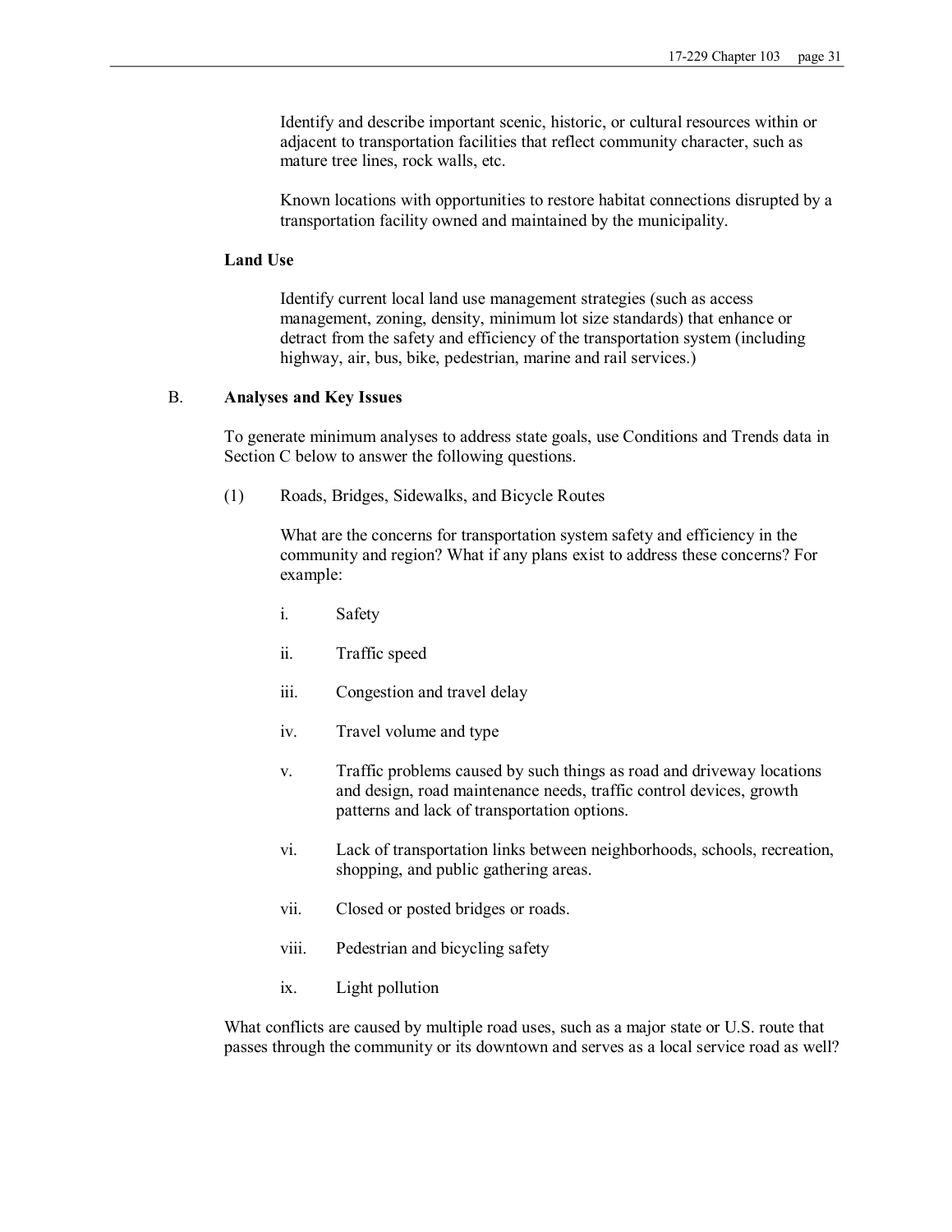Upon review of state and regional transportation plans, what are their impacts on your current and future community plans? What actions can the community take to address identified impacts?

How do the community's land use regulations mesh with the MaineDOT, regional, and local objectives for transportation system facilities in the community? If growth areas are located on arterial highways, how will growth in these areas affect the ability of the arterial to efficiently move traffic?

What is the community's schedule for regular investments in road maintenance and improvement? How are MaineDOT Urban-Rural Initiative Program (URIP) funds used to off-set municipal road improvement costs?

What concerns does your community have regarding its policies and standards for design, construction and maintenance of public and private local roads and bridges?

#### **Parking**

What are the parking issues in the community?

Do local parking standards promote development in desired areas or do they drive it to outlying areas?

How do local ordinances consider safety related to parking lot layout and circulation for vehicles, pedestrians and all other users?

What community investments are needed to expand or improve parking?

#### **Other Modes of Transportation**

What transit services are available to meet the current and future needs of community residents? If transit services are not adequate, how will the community address the needs?

If the community hosts a major transportation terminal, such as an airport, rail or ferry terminal, how does it connect to other transportation systems?

If the community hosts any public airports, what coordination has been undertaken to ensure that required airspace is protected now and in the future? How does the community coordinate with the owner(s) of private airports?

#### **Coastal Communities only**

What land-side and water-side transportation facilities are needed?

How does the community protect access to facilities for island travelers, currently and in the future?

How do the community's land use regulations mesh with MaineDOT, regional and local objectives for marine transportation facilities?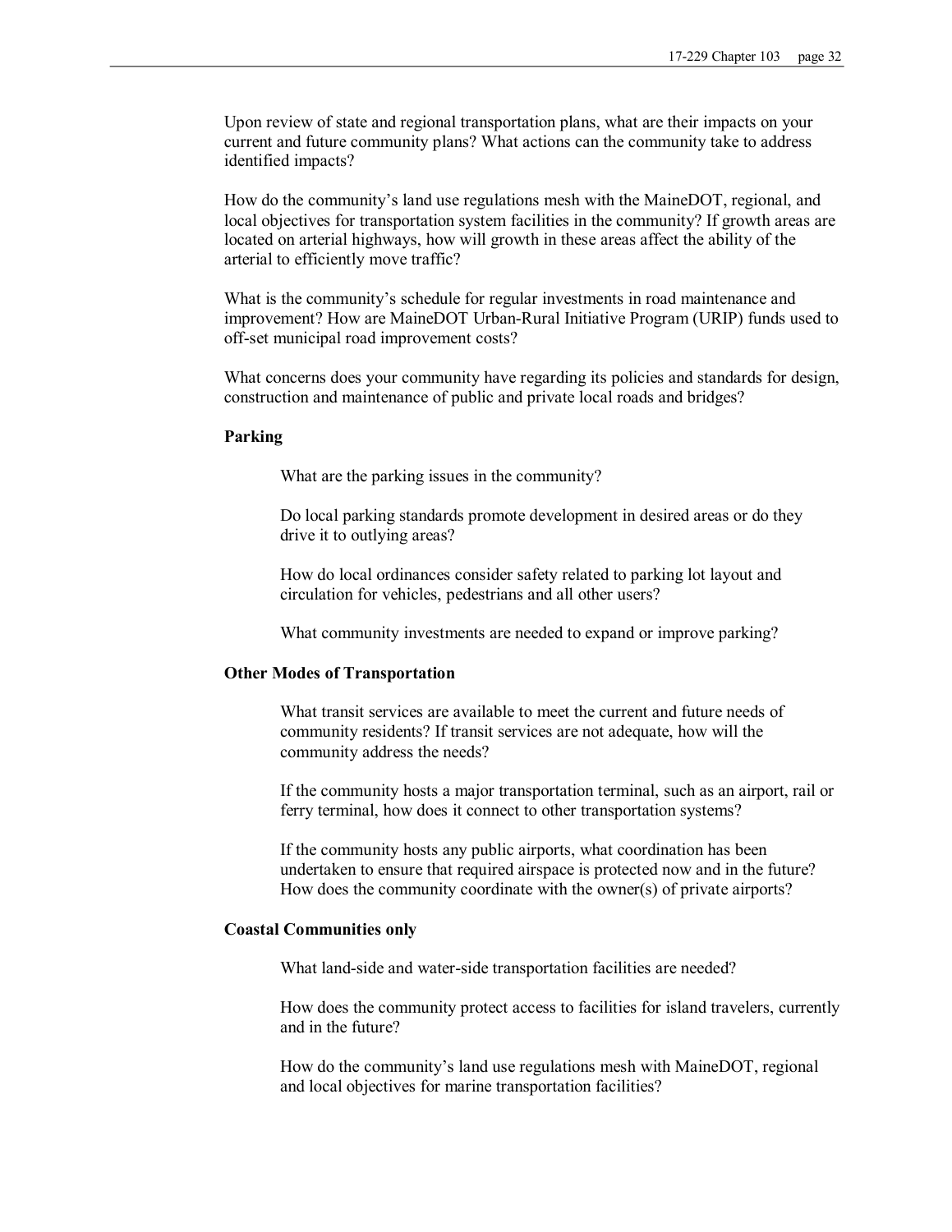### **Environmental and Cultural Considerations**

What, if any, environmental degradation caused by state or local transportation facilities or operations (e.g. wildlife mortality, habitat fragmentation, erosion, groundwater contamination, non-point source pollution) is occurring?

What are the community's objectives for preserving or protecting important identified scenic, historic, or cultural resources adjacent to transportation facilities?

How does the community address any transportation-related noise concerns?

What steps can the community take to encourage development to occur in a manner that minimizes transportation-related environmental impacts such as habitat fragmentation and/or vehicular CO2 emissions?

### **Land Use**

How do local land use decisions affect safety, congestion, mobility, efficiency and interconnectivity of the transportation system?

How do existing land uses and development trends support or inhibit cost effective passenger transportation systems and the efficient use of freight rail systems?

How do existing and proposed major transportation facilities complement the community's vision?

Does the community have in place, or does it need to put into place, access management or traffic permitting measures? How do these measures correlate with MaineDOT's access management program and regulations for traffic permitting of large development?

How do the community's local road design standards support the type of village, suburban, or rural land use patterns the town wants?

Do planned or recently built subdivision roads (residential or commercial) simply dead-end or do they allow for expansion to adjacent land and encourage the creation of a network of local streets? Where dead-ends are unavoidable, are mechanisms in place to encourage shorter dead-ends resulting in compact and efficient subdivision designs?

# C. **Transportation Vision, Goals, Policies and Strategies**

Based upon sections A and B of Subchapter III, the Municipal Transportation Plan or Transportation Chapter in a Comprehensive Plan shall include:

A regional transportation vision statement;

Transportation goals or objectives.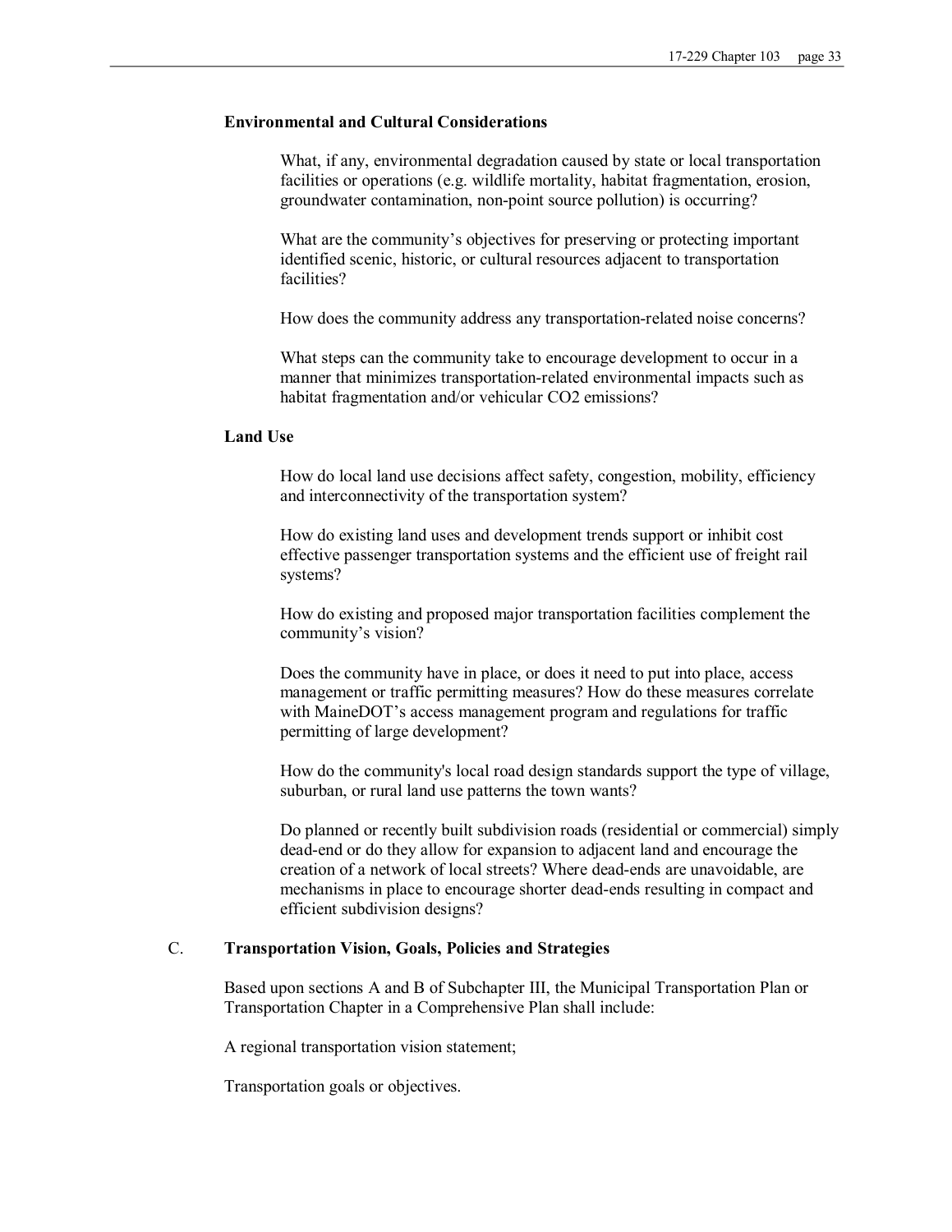Policies that address the objectives in Subchapter I, Section 4-B of this rule; at a minimum, the following policies shall be included to meet state transportation objectives:

- a. To prioritize community and regional needs associated with safe, efficient, and optimal use of transportation systems.
- b. To safely and efficiently preserve or improve the transportation system.
- c. To promote public health, protect natural and cultural resources and enhance livability by managing land use in ways that maximize the efficiency of the transportation system and minimize increases in vehicle miles traveled.
- d. To meet the diverse transportation needs of residents (including children, the elderly and disabled) and through travelers by providing a safe, efficient and adequate transportation network for all types of users (motor vehicles, pedestrians, bicyclists and other users).
- e. To promote fiscal prudence by maximizing the efficiency of the state or state-aid highway network.

A schedule of transportation and land use strategies designed to meet the goals and policies (implementation plan). At a minimum, the following strategies shall be included to meet state transportation objectives:

- 1. Develop or continue to update a prioritized tenyear improvement, maintenance and repair plan for local/regional transportation system facilities that reflects community, regional and state objectives.
- 2. Initiate or actively participate in regional and state transportation and land use planning efforts.
- 3. Enact or amend local ordinances as appropriate to be consistent with local, regional and state transportation policies identified in this plan.
- 4. Enact or amend local ordinances as appropriate to address or avoid conflicts with:
	- a. Policy objectives of the Sensible Transportation Policy Act (23 MRSA §73);
	- b. State access management regulations pursuant to 23 MRSA §704 Entrances to highways regulated; and
	- c. State traffic permitting regulations for large developments pursuant to 23 MRSA §704-A - Traffic movement permit.
- 5. Enact or amend ordinance standards for subdivisions and for public and private roads as appropriate to foster transportation-efficient growth patterns and provide for future street and transit connections.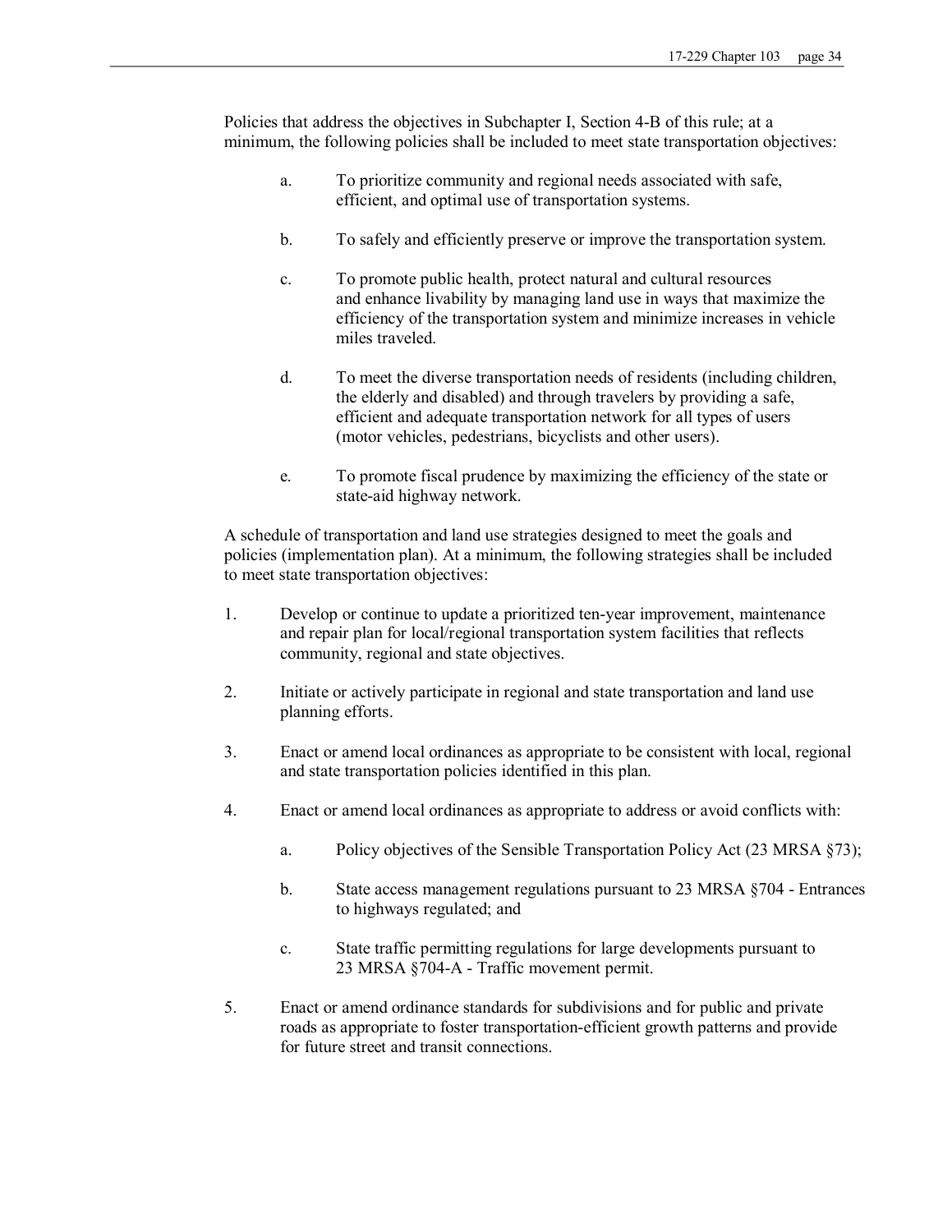6. Work with the MaineDOT as appropriate to address deficiencies in the system or conflicts between local, regional and state priorities for the local transportation system.

These minimum requirements in no way limit a community from expanding its plan to include additional information, analyses, policies, and strategies.

The language may be altered to better suit a community, but the specific intent of the minimum policy must remain. Altered policies must reflect the desired future direction of the community as stated in the community's vision statement.

Alternative strategies may be substituted for those included in this Chapter provided a rationale for the alternative strategy is detailed in the Self Assessment Checklist developed by the Maine State Planning Office. Alternative strategies will be considered by the MaineDOT to determine if they, in combination with the other strategies in the plan, address the goals of the Growth Management and Sensible Transportation Policy Acts.

### D. **Submission Criteria**

New or updated comprehensive or long range land use plans developed in accordance with these guidelines, shall be submitted for review and findings in accordance with the rules for submission and review of municipal comprehensive plans administered by the State Planning Office. Municipal or multi-municipal transportation plans developed in accordance with these guidelines shall be submitted for review and findings by MaineDOT.

# E. **Review Criteria**

In order to be eligible for the Community Transportation Investment Incentives outlined in Subchapter III, Section 3 of this rule, MaineDOT, in consultation, with the State Planning Office, shall determine whether the plan meets the policies outlined in Subchapter I, Section 4-B and the requirements of Subchapter III Section 3.

### F. **Review and Update**

Municipal transportation chapters or plans and related implementation mechanisms shall be reviewed, and if appropriate, updated at least every 5 years. If an update is not undertaken within 5 years, municipalities shall forward the review, with its conclusions and rationale for not undertaking an update, to MaineDOT. MaineDOT in consultation with SPO, shall issue a statement agreeing or disagreeing with municipal conclusions and rationale. In cases of disagreement, MaineDOT shall include in its statements, the basis for disagreement and recommendations for municipal action. Such disagreement may result in a MaineDOT finding of inconsistency for the transportation chapter or plan that could lead to loss of eligibility for transportation investment incentives outlined in Section 3. Subchapter III.

# G. **Public Involvement**

All plans or related implementation mechanisms adopted pursuant to Subchapter III of this rule must be based on a public involvement process.